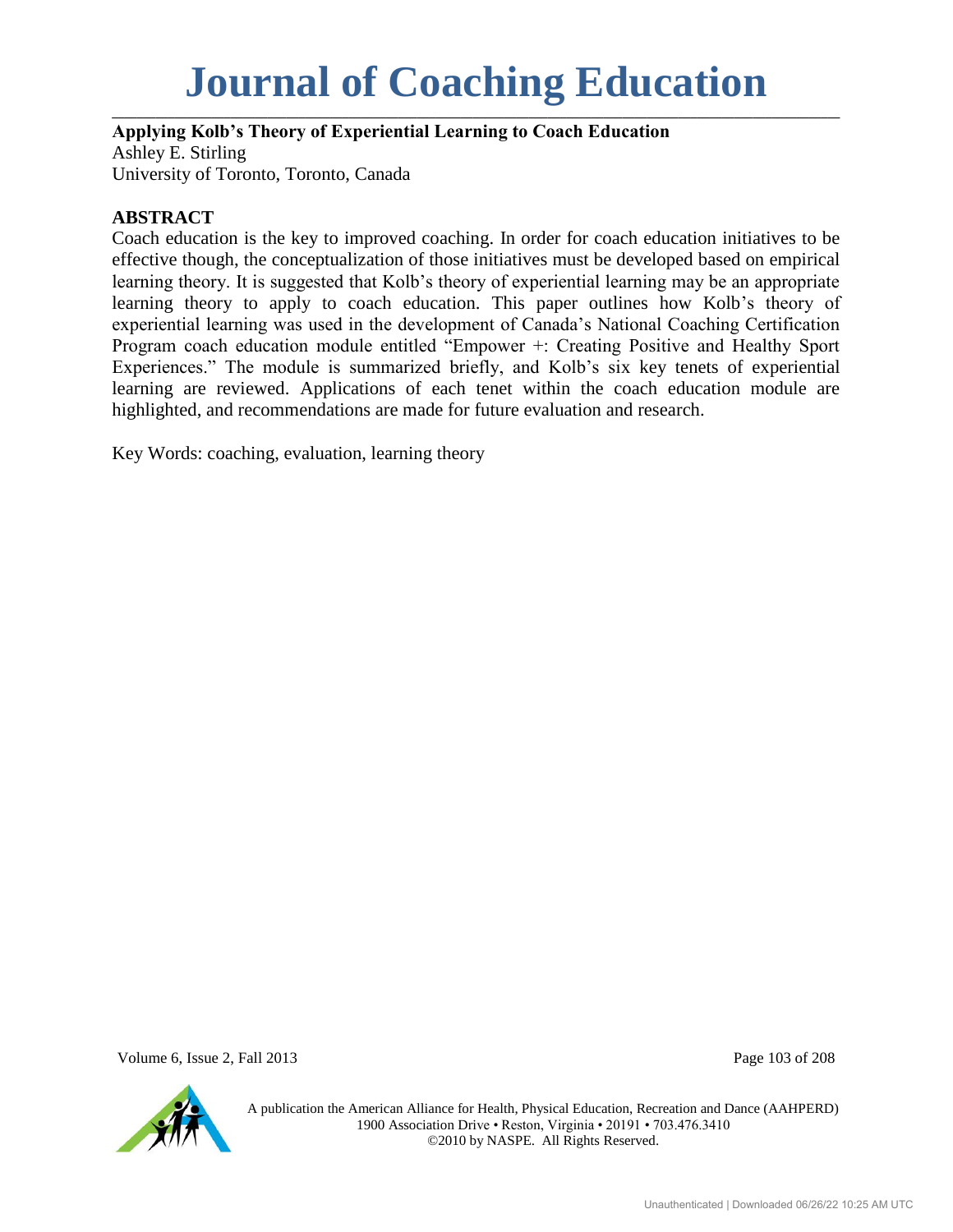#### **\_\_\_\_\_\_\_\_\_\_\_\_\_\_\_\_\_\_\_\_\_\_\_\_\_\_\_\_\_\_\_\_\_\_\_\_\_\_\_\_\_\_\_\_\_\_\_\_\_\_\_\_\_\_\_\_\_\_\_\_\_\_\_\_\_\_\_\_\_\_\_\_\_\_\_\_\_\_\_\_\_\_\_\_\_\_\_\_\_\_\_\_\_\_\_\_\_\_\_\_\_\_\_\_\_\_\_\_\_\_\_\_\_\_\_\_\_ Applying Kolb's Theory of Experiential Learning to Coach Education**

Coach education, understood as the process by which coaches acquire coaching and sport-related knowledge, can take many forms, including coaching experience, observation of other coaches, apprenticeships, coaching seminars and conferences, and more traditional classroom-based coaching courses (Cushion, Armour, & Jones, 2003). Literature on the development of coaching expertise has explained that coach education is the key to improved coaching and is essential for coach development (Côté, 2006; Sullivan, Paquette, Holt, & Bloom, 2012; Woodman, 1993).

Partly in response to emergent research highlighting the importance of effective coaching in sport and the need for lifelong coach learning, a number of coach education initiatives around the world have recently been launched (Trudel, Gilbert, & Werthner, 2010). To ensure that coach learning is optimally facilitated, it is important that the content of coach education programs derives from empirical sources and that the conceptualization of these initiatives is based on empirical learning theory. This recommendation is consistent with current views on the importance of competency-based coach education (Banack, Bloom, & Falcao, 2012; Demers, Woodburn, & Savard, 2006) and the application of learning theory to coach education development (Demers et al., 2006; Jones & Turner, 2006).

One learning theory that may be applied to coach education is David A. Kolb's (1984) experiential learning theory. This theory is frequently cited and drawn upon by educational practitioners and researchers, and it has even been referred to as "a bible for practitioners" (Moore, 2010, p.4). Kolb used the term "experiential learning" to describe his perspective on learning in order to link his ideas to their roots in the work of Dewey (1938), Lewin (1951), and Piaget (1971) and to emphasize the central role that experience plays in the learning process. Within Kolb's experiential learning theory (1981, 1984), learning is described as a four-stage cycle consisting of concrete experience (CE, feeling dimension), reflective observation (RO, reflecting/watching dimension), abstract conceptualization (AC, thinking dimension), and active experimentation (AE, doing dimension). Each stage, also referred to as an adaptation of learning mode, provides the basis for the succeeding learning stage, and learners need the abilities represented by each stage in order for learning to be most effective (Evans, Forney, Guido, Patton, & Renn, 2010; Kolb, Boyatzis, & Mainemelis, 2001).

Despite its popularity, experiential learning theory has been criticized for overemphasizing the learning of the individual and failing to consider the broader social context of learning, power, and experience (Holman, Pavlica, & Thorpe, 1997; Vince, 1998). Kayes (2002) provided a thorough review of these critiques and addresses these criticisms by proposing a poststructual approach to experiential learning. More specifically, Kayes suggested the important role of language in the experiential learning process and proposed its integration through specific methods such as storytelling and conversation.

Volume 6, Issue 2, Fall 2013 Page 104 of 208

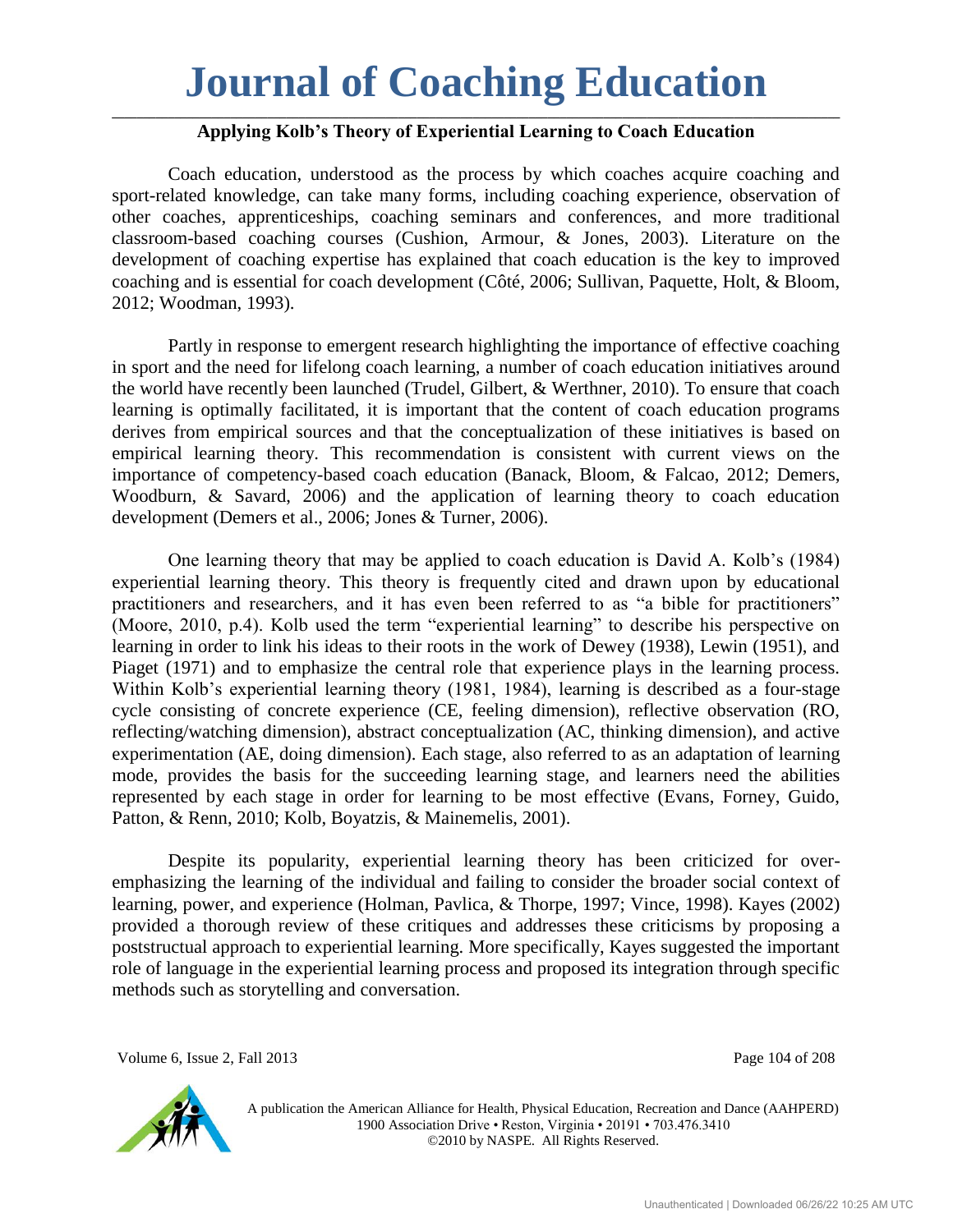**\_\_\_\_\_\_\_\_\_\_\_\_\_\_\_\_\_\_\_\_\_\_\_\_\_\_\_\_\_\_\_\_\_\_\_\_\_\_\_\_\_\_\_\_\_\_\_\_\_\_\_\_\_\_\_\_\_\_\_\_\_\_\_\_\_\_\_\_\_\_\_\_\_\_\_\_\_\_\_\_\_\_\_\_\_\_\_\_\_\_\_\_\_\_\_\_\_\_\_\_\_\_\_\_\_\_\_\_\_\_\_\_\_\_\_\_\_**

Application of Kolb's tenets of experiential learning may help address some of the shortcomings of formal coach education and contribute to improving the effectiveness of coach education programs. Reported limitations of formal coach education include an overemphasis on theory presentation (Lemyre, Trudel, & Durand-Bush, 2007), lack of consideration for practical applications (Gilbert, Dubina & Emmett, 2012; Lemyre et al., 2007), inability to address the complexities of real-life coaching situations (Côté, 2006; Demers et al., 2006), and lack of interaction among coaches (Côté; Demers et al., 2006; Lemyre et al., 2007). At the same time, coach education has been criticized for a declining emphasis on sports science (Stone, Sands, & Stone, 2004). Furthermore, although formal coach education courses may increase the knowledge base of the coach, required knowledge alone may not improve overall coaching effectiveness (Abraham, Collins, & Martindale, 2006; Gould, Giannini, Krane, & Hodge, 1990).

Further supporting the use of Kolb's theory of experiential learning in coach education, a wealth of coaching research (Armour, 2010; Bell, 1997; Côté, 2006; Cushion et al., 2003; Gilbert & Trudel, 2001; Jiménez, Lorenzo, & Ibáñez, 2009; Nelson & Cushion, 2006) has indicated the importance of experience and reflection, key concepts in experiential learning theory, (Kolb, 1984). Werthner and Trudel (2006) proposed a theoretical perspective for understanding how coaches learn to coach, which includes the influences of personal experiences of the coach, structuring knowledge through reflection and critical discussion, and the variety of potential formal, nonformal, and informal learning situations that may exist in the sport environment. Trudel et al. (2010) also stated, "...coaches, like any adult learner, learn how to coach through various learning situations across their lifespan" (p. 149). Similarly, experiential learning theory suggests that learning is a lifelong process whereby knowledge is continually modified and recreated within each individual based on the ongoing experiences of that individual (Kolb, 1984). This is consistent with certain assumptions about adult learning (androgogy), specifically that adults come to an educational activity with a wealth of previous experience and that tapping into these experiences through experiential activities benefits adult learning (Knowles, Swanson, & Holton, 2005). In addition to the andragogical benefits of experiential learning, the use of this approach to coach education may evoke coach interest in the formal education program. Coaches have been found to be highly receptive to the practical application of reference materials that include case studies and examples that apply sport science theory to practical situations (Wright, Trudel & Culver, 2007).

Volume 6, Issue 2, Fall 2013 Page 105 of 208 Looking at previous competency-based coach education, Jones and Turner (2006) applied a problem-based-learning approach to a coach education undergraduate course at the University of Bath and used "realistic, problematic scenarios and subtle tutor questioning to challenge and instill in students critical ways of thinking, to be subsequently transferred into practical situations" (p.185). This problem-based approach shares several common features with experiential learning theory, such as the use of critical thinking and applied theorization. The major distinction of experiential learning is the emphasis on the lived experience**—**a factor previously reported as enhancing coach learning (Armour, 2010; Bell, 1997; Côté, 2006; Cushion et al., 2003; Gilbert & Trudel, 2001; Nelson & Cushion, 2006). Interestingly, previous research has reported the combination of problem-based learning and experiential-learning-

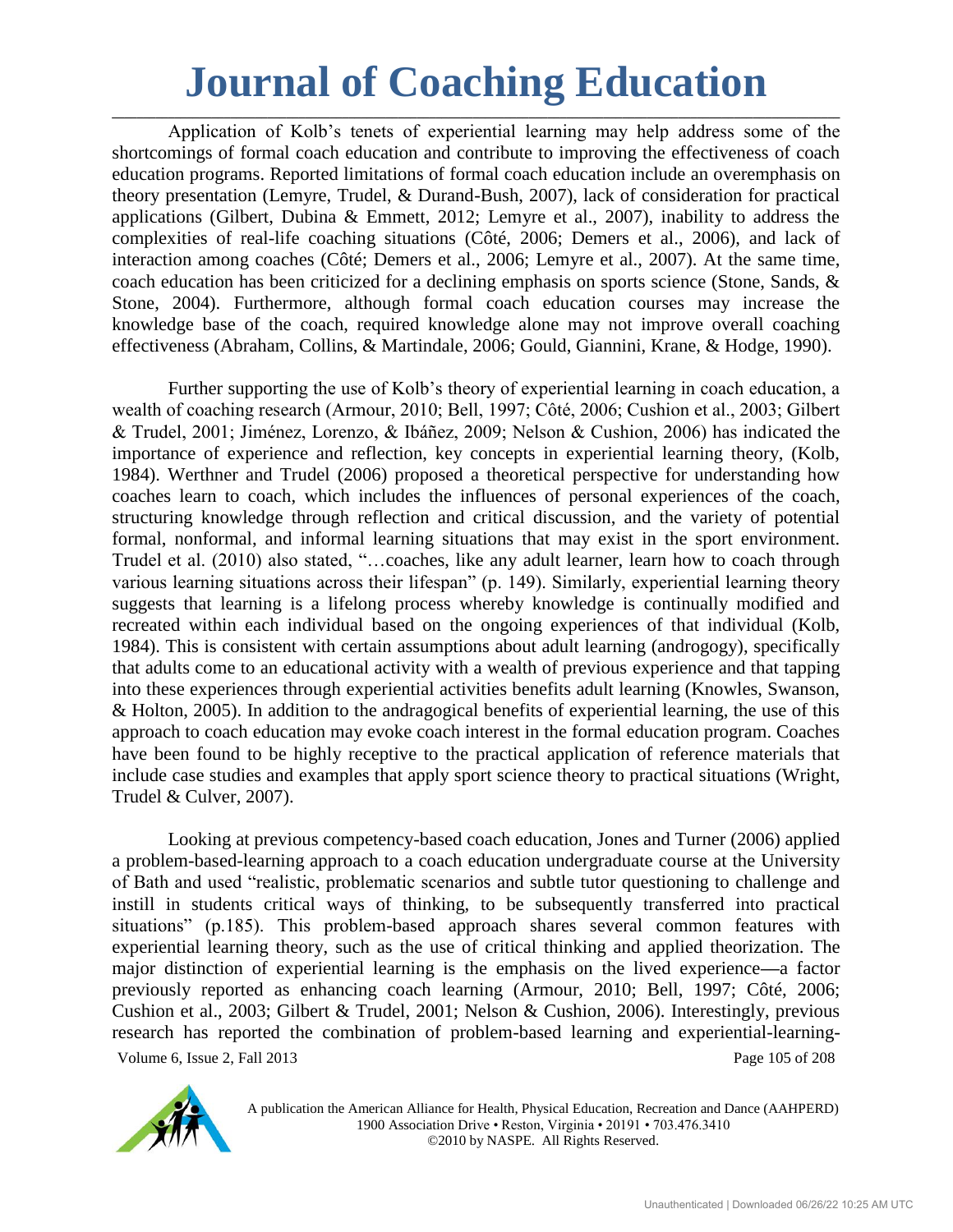**\_\_\_\_\_\_\_\_\_\_\_\_\_\_\_\_\_\_\_\_\_\_\_\_\_\_\_\_\_\_\_\_\_\_\_\_\_\_\_\_\_\_\_\_\_\_\_\_\_\_\_\_\_\_\_\_\_\_\_\_\_\_\_\_\_\_\_\_\_\_\_\_\_\_\_\_\_\_\_\_\_\_\_\_\_\_\_\_\_\_\_\_\_\_\_\_\_\_\_\_\_\_\_\_\_\_\_\_\_\_\_\_\_\_\_\_\_** theory methodology as highly beneficial to student learning within a sport pedagogy module (Bethell & Morgan, 2011).

While Kolb's four-stage learning cycle has not been specifically referenced in relation to a particular coach education program, a recent review of coach learning and development outlined the potential application of this experiential learning theory (Cushion et al., 2010). The application of experiential learning to coach education has also been previously discussed in relation to the implementation of coaching internships and reflective practice within the Baccalaureate in Sport Intervention (BIS) at Laval University**—**an undergraduate program in which the professional competencies are closely aligned with those of Canada's National Coaching Certification Program (NCCP; Demers et al., 2006). Banack et al. (2012) also articulated the importance of measuring the translation of knowledge to practice as an indicator of learning and coach education effectiveness within Canada's NCCP. Accordingly, Kolb's experiential learning theory was used as the guiding theoretical framework for the recent development of Canada's NCCP coach education module entitled "Empower +: Creating Positive and Healthy Sport Experiences." The purpose of the current paper is to review the use of Kolb's experiential learning theory to inform the development of this coach education module. The module will be summarized briefly, and key tenets of experiential learning will be reviewed. Based on previous recommendations for assessment in experiential education, recommendations will be made for evaluation of the educational module.

#### **The Coach Education Module: Empower +**

Consistent with the core competencies of Canada's NCCP, the "Empower +" coach education module was designed to help coaches develop competencies in problem-solving, valuing, critical thinking, leading, and interacting, with a focus on how these competencies pertain to enhancing athlete welfare in sport. It is a thought-provoking, 4-hour, professional development module that teaches coaches how to enhance the well-being of athletes in their care and be a positive role model in the world of sport. It is intended that coaches, after finishing this module, will have an enhanced ability to apply a problem-solving approach to making ethical decisions related to maltreatment in sport. In particular, they will be able to (1) critically reflect on their own experiences in sport, (2) recognize the potential for and presence of maltreatment in sport, (3) determine when and how to intervene when they observe or suspect maltreatment, (4) apply the six-step NCCP Decision-making Model to make ethical decisions related to maltreatment in sport, and (5) identify the conditions related to creating positive and healthy sport experiences that enhance the well-being of athletes in their care (Stirling & Wheeler, 2012).

This module is designed as a professional development module for all coaches, regardless of sport and coaching context (community, competition, and instruction). Although the module is delivered in a classroom setting, consistent with the overarching problem-based learning approach of Canada's NCCP, it follows this problem-based design and moves past typical lecture format to more experiential-based education, incorporating interactive experiential activities and

Volume 6, Issue 2, Fall 2013 Page 106 of 208



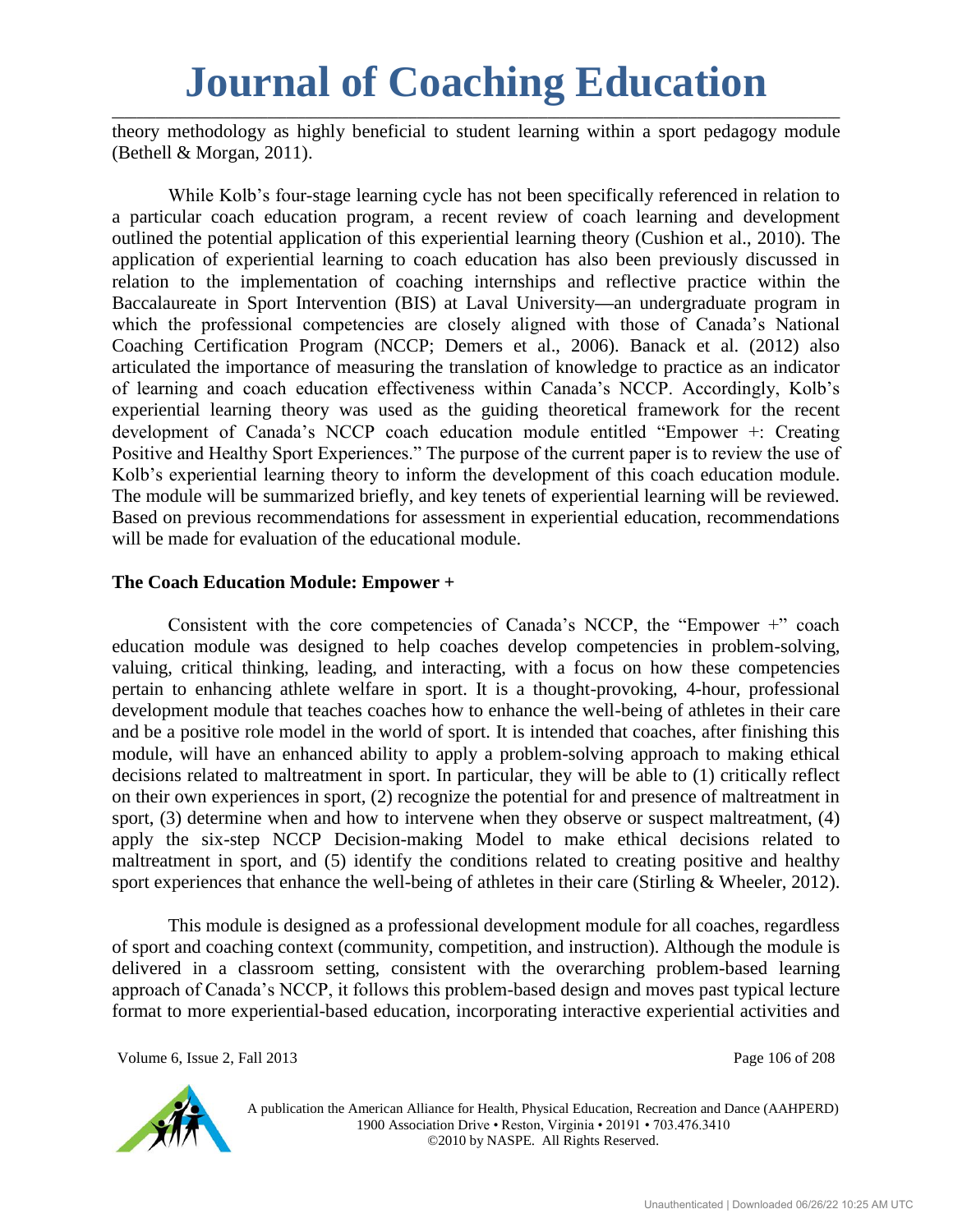**\_\_\_\_\_\_\_\_\_\_\_\_\_\_\_\_\_\_\_\_\_\_\_\_\_\_\_\_\_\_\_\_\_\_\_\_\_\_\_\_\_\_\_\_\_\_\_\_\_\_\_\_\_\_\_\_\_\_\_\_\_\_\_\_\_\_\_\_\_\_\_\_\_\_\_\_\_\_\_\_\_\_\_\_\_\_\_\_\_\_\_\_\_\_\_\_\_\_\_\_\_\_\_\_\_\_\_\_\_\_\_\_\_\_\_\_\_**

drawing on previous coach experiences and critical reflections. The development of this module was based strongly on the tenets of experiential learning as described by Kolb (1984). Application of Kolb's Basic Tenets of Experiential Learning

Kolb (1984) outlines six basic tenets of experiential learning. In this section of the paper, each tenet is reviewed and is discussed in relation to the development of the "Empower +" module. A summary is provided in Table 1.

Volume 6, Issue 2, Fall 2013 Page 107 of 208

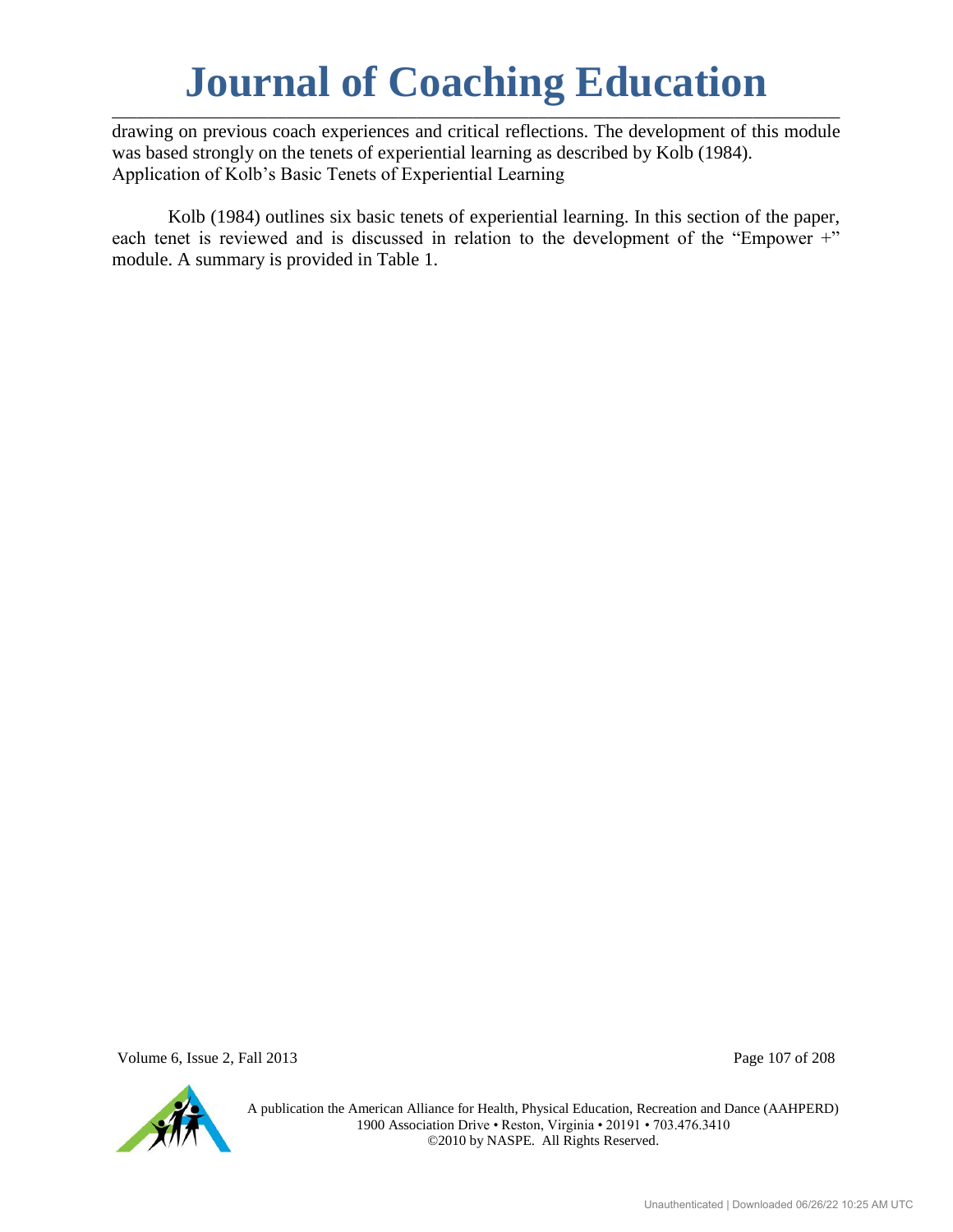**\_\_\_\_\_\_\_\_\_\_\_\_\_\_\_\_\_\_\_\_\_\_\_\_\_\_\_\_\_\_\_\_\_\_\_\_\_\_\_\_\_\_\_\_\_\_\_\_\_\_\_\_\_\_\_\_\_\_\_\_\_\_\_\_\_\_\_\_\_\_\_\_\_\_\_\_\_\_\_\_\_\_\_\_\_\_\_\_\_\_\_\_\_\_\_\_\_\_\_\_\_\_\_\_\_\_\_\_\_\_\_\_\_\_\_\_\_**

Table 1.

*Applying Kolb's Six Tenets of Experiential Learning to Coach Education*

| Tenet                                                            | <b>Coach Education Strategy</b>                                                                                           | Application in Empower+ Module                                                                                                                   |
|------------------------------------------------------------------|---------------------------------------------------------------------------------------------------------------------------|--------------------------------------------------------------------------------------------------------------------------------------------------|
| Learning is a<br>process                                         | Coaches need to acknowledge previous<br>informal and formal learning.<br>Coaches' learning should be viewed as            | Coaches chart reflections on previous positive experiences in<br>sport to develop a coaching philosophy, values, and goals as a<br>coach.        |
|                                                                  | ongoing.                                                                                                                  | Coaches are provided with take-home exercises.                                                                                                   |
| Learning is<br>grounded in<br>experience                         | Learning experiences should be introduced at<br>an appropriate pace.                                                      | Learning activities are strategically organized to not overwhelm<br>the coach with the topic of maltreatment.                                    |
|                                                                  | Coaches' preconceptions need to be<br>challenged in light of new experience, theory,<br>and reflection.                   | Interactive case studies and role play exercises are used to<br>facilitate new learning experiences.                                             |
| Learning<br>involves<br>mastery of all<br>four learning<br>modes | Coaches need to have opportunities to<br>experience, reflect, theorize, and apply their<br>learning.                      | <i>Experience:</i> Interactive case studies and role play exercises are<br>used.                                                                 |
|                                                                  |                                                                                                                           | Reflect: Coaches complete a self-reflection chart.                                                                                               |
|                                                                  |                                                                                                                           | Theorize: Reference materials and mini-lectures are presented.                                                                                   |
|                                                                  |                                                                                                                           | Apply: Coaches problem-solve and create an action plan for<br>enhancing athlete welfare.                                                         |
| Learning is a<br>holistic process<br>of adaptation               | The coaches' feelings, perceptions, thoughts,<br>and actual behaviors should be addressed<br>through the coach education. | Feelings: The harmful effects of maltreatment and inspirational<br>messages encouraging the coaches to make a difference are<br>presented.       |
|                                                                  |                                                                                                                           | Perceptions: Coaches engage in reflection exercises on the<br>positive impact that coaches can have on athlete well-being.                       |
|                                                                  |                                                                                                                           | Thinking: Coaches decide best options for maltreatment<br>intervention.                                                                          |
|                                                                  |                                                                                                                           | Behaviors: Role-playing exercises and goal planning are<br>facilitated.                                                                          |
| Learning                                                         | Coaches require experience in the wider real-                                                                             | Reflection exercises draw upon real-world sport experiences.                                                                                     |
| involves<br>transaction<br>with the<br>environment               | world environment (i.e., hands-on coaching<br>experience).                                                                | In-person delivery and group work exercises are used to<br>facilitate interactions and advocacy among coaches.                                   |
|                                                                  |                                                                                                                           | There is an expectation that coaches will experiment in applying<br>their action plans in practice and will complete the take-home<br>exercises. |
| Knowledge is<br>created through<br>learning                      | The actual learning should be specific to each<br>individual coach.                                                       | Opportunities are provided for coaches to draw on personal<br>experiences and develop individualized action plans.                               |

#### **Tenet 1: Learning Is a Process.**

Learning is best conceived as a process, not in terms of outcomes. Distinguishing experiential learning from the more traditional approaches of lecture-based classroom education, Kolb (1984) explains, "The theory of experiential learning rests on a different philosophical and

Volume 6, Issue 2, Fall 2013 Page 108 of 208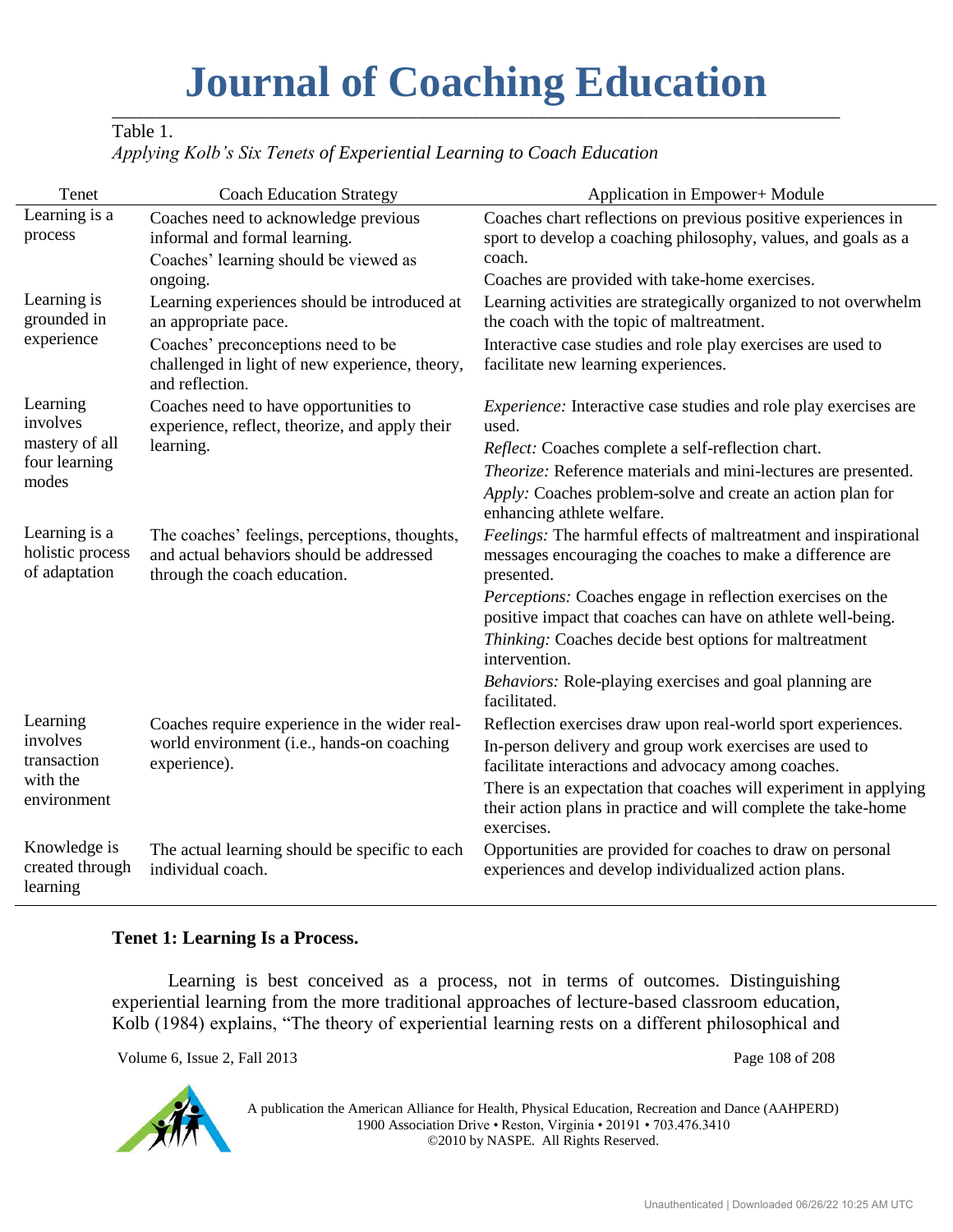**\_\_\_\_\_\_\_\_\_\_\_\_\_\_\_\_\_\_\_\_\_\_\_\_\_\_\_\_\_\_\_\_\_\_\_\_\_\_\_\_\_\_\_\_\_\_\_\_\_\_\_\_\_\_\_\_\_\_\_\_\_\_\_\_\_\_\_\_\_\_\_\_\_\_\_\_\_\_\_\_\_\_\_\_\_\_\_\_\_\_\_\_\_\_\_\_\_\_\_\_\_\_\_\_\_\_\_\_\_\_\_\_\_\_\_\_\_**

epistemological base from behavioral approaches of learning and idealist educational approaches" (p. 26). Consistent with postmodern epistemological assumptions, Kolb postulates that knowledge is constructed as a person forms and re-forms ideas through individual experience. In this view, "No two thoughts are ever the same, since experience always intervenes" (p. 26). Accordingly, learning is understood as a constant succession, and knowledge is continually modified and recreated based on previous and ongoing experiences of the learner. Applying this tenet to the development of the "Empower +" module, we recognized that coaches will bring with them a wealth of previous experiences, which will contribute to the knowledge produced by the coach within the educational session. During the first activity in the module, the coach is asked to reflect on his/her previous experiences, both as a coach and potentially in other roles such as athlete, parent, or administrator. The coaches are asked to record in a chart their reflections on previous positive sporting experiences, the strategies used to create these positive experiences, and the stakeholders involved. Coaches are asked to return to this chart at several points throughout the module to continue to add experiences as they are remembered. After coaches are introduced to reference materials on positive athlete-development strategies, the coaches return again to their reflection charts and are asked to re-reflect on their previous experiences based on the new information provided and to develop a list of key strategies for creating positive sport experiences for their athletes. In this way, the learning is individualized to each coach, and the knowledge and specific strategies produced for enhancing athlete welfare relate directly to the coaches' own experiences and critical reflections on these experiences.

Not only is knowledge produced as coaches reinterpret previous experiences in light of new information, but it is expected that the coaches' learning will continue as they continue to have and reflect on future experiences. Accordingly, in addition to the classroom exercises that occur during the course of the module, the coaches are purposefully provided with a take-home booklet of reference materials, including a list of self-reflection questions they should pose during practices and competitions (e.g. "Do my words or actions enhance the athlete's enjoyment in sport?") and follow-up questions (e.g. "How can I be an even better coach tomorrow than I was today?") for after practices and competitions. These exercises are intended to encourage ongoing critical reflections, link these reflections back to the intended learning outcomes of the module, and promote continual learning.

This tenet also has had important implications for coach evaluation. There is no formal coach evaluation that coaches have to complete in order to gain credit for finishing the module. This is because, consistent with experiential learning theory, it is suggested that coaches' learning and achievement of the intended learning outcomes is not complete at the moment that the educational session ends. Instead, it is the intention of the module that the coaches gain new insights and resources that will help enhance their learning of the intended outcomes during participation within the module as well as following module completion. Applying this tenet to general coach-education evaluation, it is suggested that the timing of evaluation measures should be cautiously considered. Consistent with the continuing nature of coach learning, it is recommended that a long-term and ongoing evaluation scheme may be most appropriate.

Volume 6, Issue 2, Fall 2013 Page 109 of 208

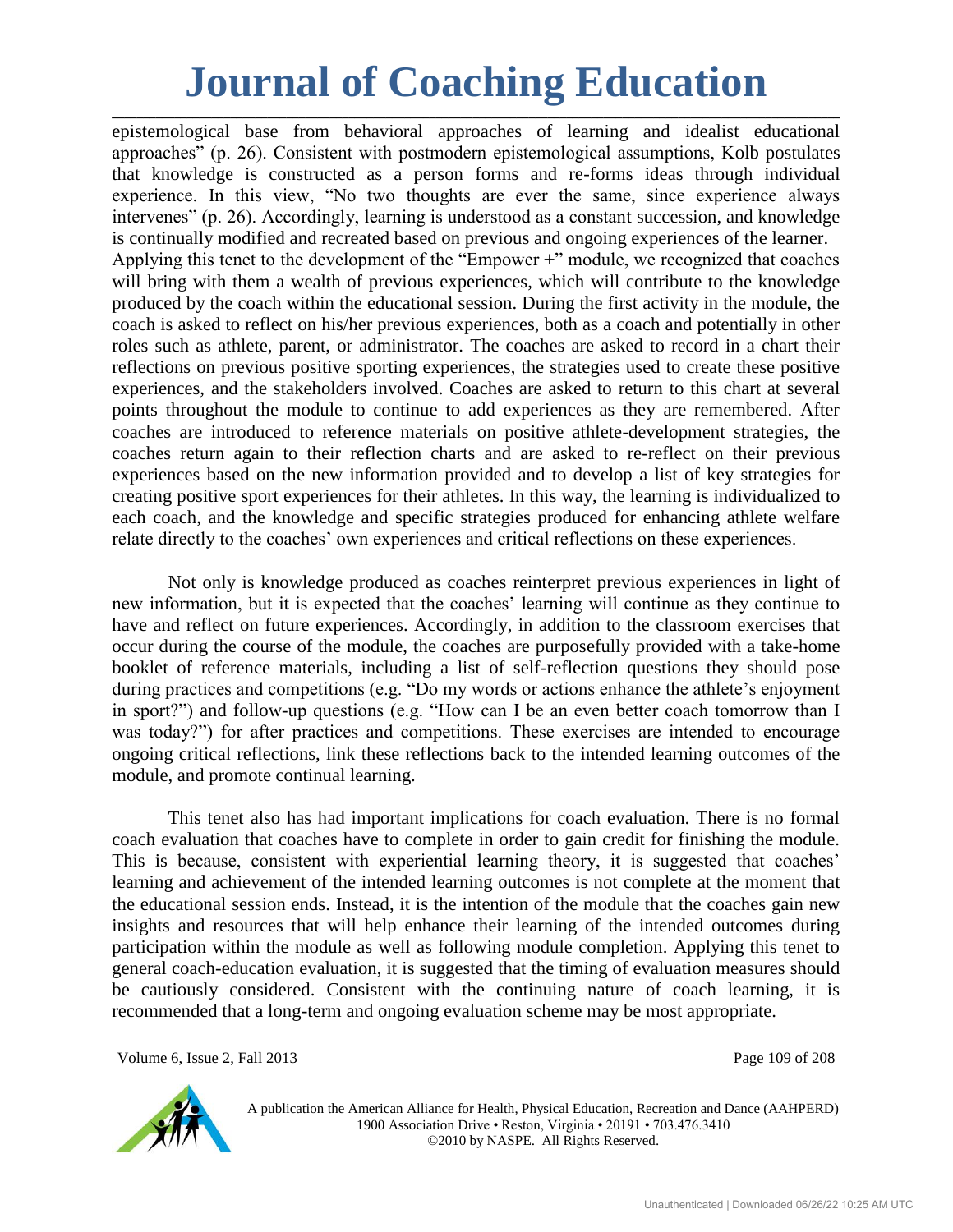### **Tenet 2: Learning Is Grounded in Experience.**

Learning is a continuous process grounded in experience. Kolb (1984) emphasized that learning is a process that occurs from and is continually tested through experience. More specifically it is the difference between the expectations and experiences of the learner that facilitates the learning process. An optimal balance is needed, however, in this interplay between expectation and experience. If a person is too focused on continuity and certainty, this has potential to lead to rigidity and impede learning. On the other hand, to have continuity frequently disrupted with new experiences can lead to insecurity and skepticism, also not conducive to learning. As such, Kolb called for an attitude of provisionalism, also referred to as partial skepticism, which is created by presenting a learner with new learning experiences that are appropriately disparate from the learner's expectations and at a pace that still allows for a degree of stability within the learner. Furthermore, because all learning is grounded in experience, "All learning is relearning" (Kolb, 1984, p. 28). Everyone enters a potential learning situation with a preset knowledge base and set of expectations based on their previous experiences. Education therefore, cannot strive to merely implant new ideas on a blank slate, but instead needs to modify preconceived ideas within the learner and integrate previous beliefs and theories with the more refined ideas.

In the development of the coach education module, the coaches' learning is continually grounded in their own experiences through the self-reflection exercises described above (i.e., the self-reflection chart and take-home reflection questions). It is recognized that coaches will bring different experiences and perceptions on the issue of athlete maltreatment to the module. For that reason, learning facilitators are trained to deliver the educational material in a sensitive manner. They must balance the possible need to confront coaches' potentially outdated or contrasting notions about what is appropriate and inappropriate coaching conduct in sport with the need to maintain feelings of stability in creating an environment conducive to learning.

Another way to help maintain stability in the learner, in addition to the style of delivery, is through organization. The learning activities within the module are organized so that the coach is not overwhelmed with the topic of maltreatment right away. Instead the module begins with an exercise on the potential positive experiences an athlete may have in sport before introducing the topic of maltreatment. Furthermore, in order to account for the potential disparity between the learners' expectations of what is maltreatment and how it should be addressed, the coaches return, after this section, to reflecting on their own positive sport experiences (presumably a less threatening activity), followed immediately by a scheduled break period. This organization gives coaches an opportunity to work on material with which they may feel more secure before moving on to the topic of maltreatment again**—**specifically how to have difficult conversations about maltreatment**—**after the break.

Volume 6, Issue 2, Fall 2013 Page 110 of 208 This tenet is also applied to the specific experiential activities included in the module. In the module, learning facilitators guide coaches through a number of practical experiences related to the educational material. For example, using a case-study analysis coaches are presented with

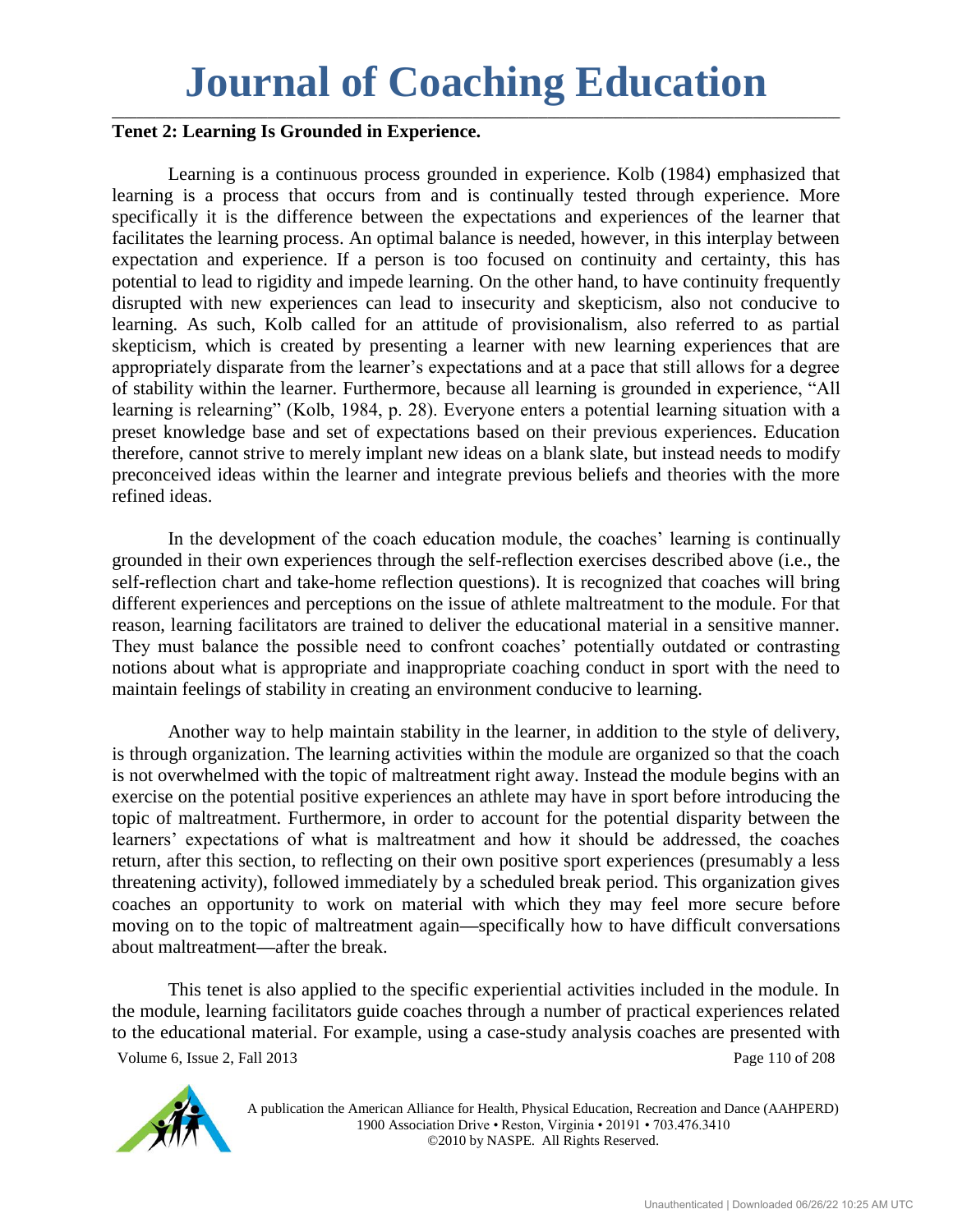a maltreatment situation and asked to work in groups to decide what may be their best option for intervention: report, notify, resolve informally, and/or support healthy practices. Also, through an interactive role-playing exercise, coaches practice the art of having difficult conversations on the topic of athlete maltreatment. In this last exercise, coaches are asked to pair up with another coach. The coaches are next presented with a case scenario in which they are the head coach and need to talk to the assistant coach about the use of potentially harmful coaching practices. Each coach first experiences having the difficult conversation on their own (without any guidance). Afterwards, the coach has time to reflect and debrief on how the conversation went. The coaches then receive reference materials with guidelines and suggestions on how to have these difficult conversations. Next, using a chart, the coaches problem-solve and outline a list of questions/statements they may use in their conversations in order to make them more effective. Finally, the coaches are given time to practice and implement these changes in their role-playing.

#### **Tenet 3: Learning Involves Mastery of all Four Learning Modes.**

Learning is a tension-filled process achieved through four learning modes: *concrete experience* (CE, feeling dimension), *reflective observation* (RO, reflecting/watching dimension), *abstract conceptualization* (AC, thinking dimension), and *active experimentation* (AE, doing dimension). This is referred to as Kolb's cycle of learning. In order for learning to be effective, learners need to master all four modes of learning. Mastery of all four learning components, however, is complicated by Kolb's suggestion that "learning requires abilities that are polar opposites" (Evans et al., 2010, p. 138). CE and AC compose an apprehending/grasping dimension, while AE and RO form a transforming/processing dimension. Each dimension includes two opposite ways of adapting to the world. These are the conflict between experience and conceptualization (grasping dimension) and the conflict between reflection and action (processing dimension). Ultimately, the way the conflict gets resolved between these opposed learning modes determines the level of learning that occurs, with most effective learning resulting from a balance and integration of all four modes.

Volume 6, Issue 2, Fall 2013 Page 111 of 208 Consistent with this tenet of experiential learning, the coach education module was designed to ensure that coaches receive a variety of interactive learning activities addressing each of the learning modes throughout the module. This was done to ensure that coaches are challenged to address the topic of athlete maltreatment using each of the learning dimensions, thereby encouraging integration of all four learning modes. The coaches are encouraged to reflect on their previous coaching experiences and general experiences in sport and to review some form of reference material, and they are then asked to transfer their new thoughts to a practice scenario before practicing their skills or going back to their own teams to apply what they have learned. More specifically, for an icebreaker, the coaches are asked to complete a selfreflection chart in which they record their personal reflections on previous experiences in sport. These reflections are shared in groups, and, to allow for continual self-reflection, the coaches may return to this chart several times throughout the module to add new reflections based on the comments of others and any information learned. Instead of using a formal lecture to present the background literature to the coaches, the module asks the coaches to complete a crossword

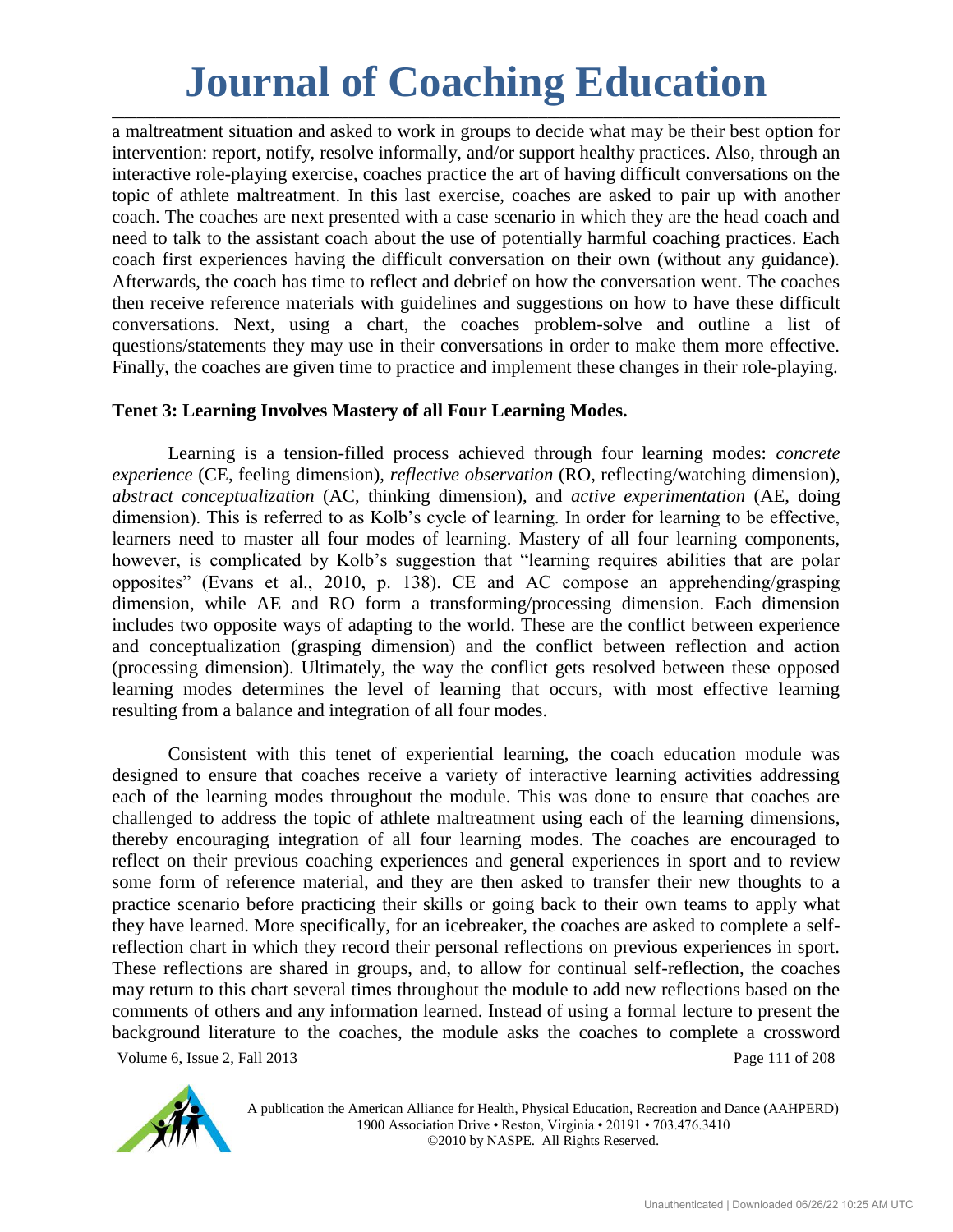puzzle using the information provided in the reference material. Applying the reference material to practice, the coaches apply what they have read by working through a series of group case studies. Also, in order to practice the skills necessary for intervention in cases of suspected maltreatment, coaches role-play potential real-world situations using a number of props (i.e., different hats) to help alleviate any tensions they might experience during this practice exercise. The module then ends with coaches problem-solving and creating a list of strategies they can use to enhance the welfare of their athletes, along with a plan on when and how to implement these strategies in their own coaching.

#### **Tenet 4: Learning Is a Holistic Process of Adaptation.**

According to Kolb (1984, p. 31), learning is the "central process of human adaptation to the social and physical environment." Unlike concepts such as cognition or perception (understood as specialized realms of human functioning), learning requires the holistic integrated functioning of the total organism, including feeling, thinking, perceiving, and behaving (Kolb). As described in Kolb's developmental process, learning is viewed as the major process of adaptation that occurs in all human settings and across all life stages. In this developmental process, learning encompasses long-term mastery of situations both across time and space. Effective learning (i.e., the ability to integrate all four learning modes) is an indicator of personal growth and is viewed to be important for personal fulfillment and cultural development (Evans et at., 2010).

As described in tenet 3, in developing the coach education module, educational activities were designed to draw on each of the four learning modes. In this way, the activities also promote learning as a holistic process, including the integrated functioning of the affective, perceptive, cognitive, and behavioral dimensions of the learner.

Coaches' feelings regarding the acceptability and need to intervene in cases of maltreatment in sport are addressed through the presentation of examples and case studies of athlete maltreatment, including both the scenario and long-term negative implications of the maltreatment. In addition, motivational messages are embedded throughout the module to help coaches feel that they are in a position to make a difference. These messages include "Every coach can make a difference" and

The biggest single factor that affects every athlete is the coach. If coaches become mindful of their own coaching practices and coach other coaches to be attentive to their practices, it will affect generations of athletes! (Stirling & Wheeler, 2012, Reference Material, p. 2).

The perceptive dimension of the coach is addressed through the previously described critical self-reflection exercises. These exercises are intended to help coaches reflect and rereflect on their own coaching conduct and previous sport experiences, with the aim of bringing coaches to the understanding that there are other ways to treat athletes that would enhance rather than impair long-term well-being.

Volume 6, Issue 2, Fall 2013 Page 112 of 208

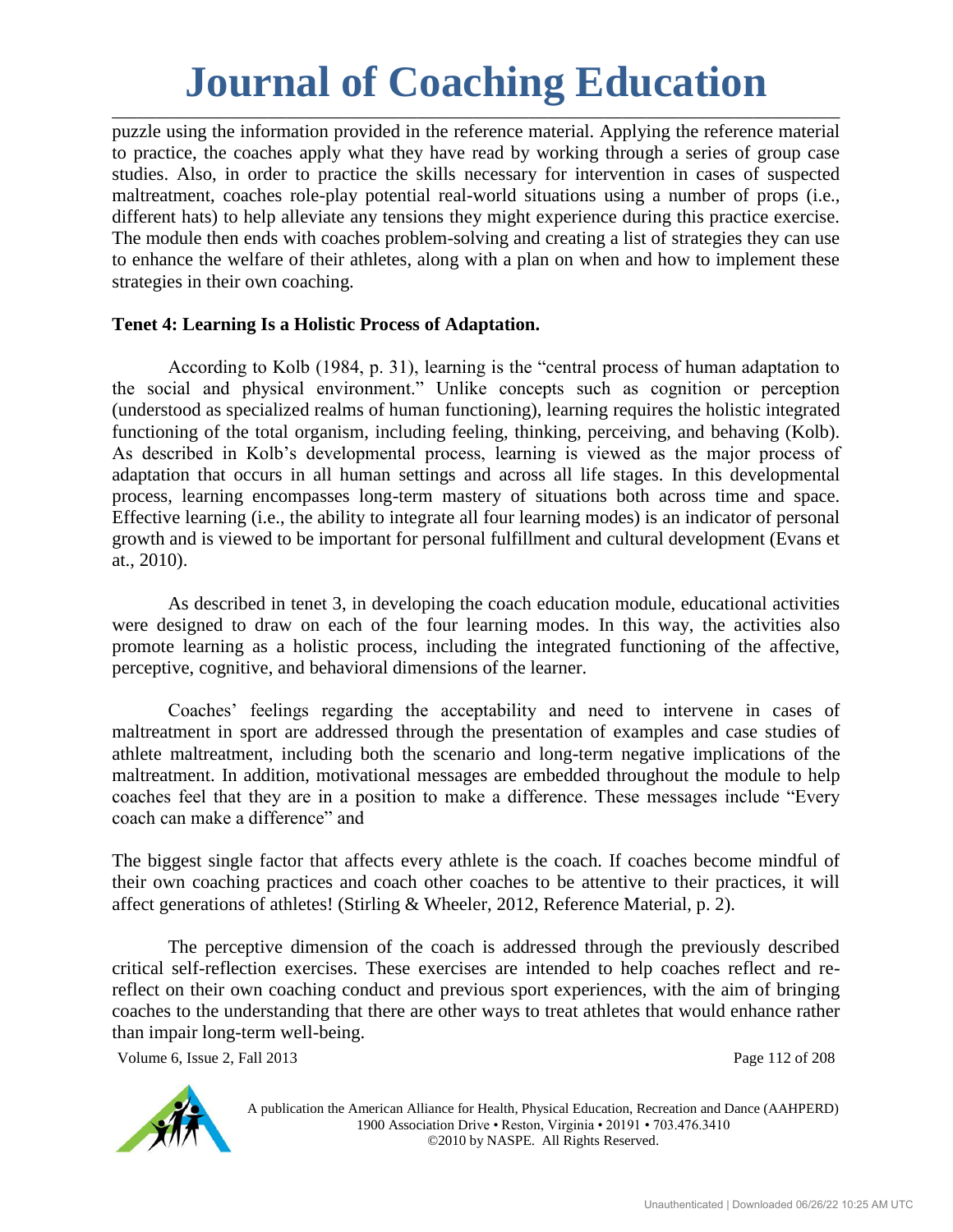The module uses several exercises for enhancing the cognitive abilities of the coaches, including the case studies where coaches have to think through a maltreatment situation and decide their best option for intervention. Similarly, the role-playing involving difficult conversations with another coach about their coaching conduct, leads coaches to think about what the most appropriate approach to this conversation might be and to use the reference materials to develop their own framework, questions, and statements for having the conversation. Finally the module addresses the coaches' actual behaviors in a couple of ways. Through the role-playing exercise, coaches have the opportunity to practice difficult conversations about situations of athlete maltreatment. Also, at the end of the module, coaches develop a plan for action consisting of three elements. These elements are a list of strategies they would use to promote positive athlete development and enhance the well-being of athletes in their care, a goal plan for when they will make the changes, and a commitment to at least one strategy they can implement in their coaching right away.

#### **Tenet 5: Learning Involves Transactions with the Environment.**

Learning involves transactions between the person and the environment. The traditional lecture-based-learning model is a teacher-centered approach in which learning is viewed to be "derived from the instructor, in a lecture setting, imparting what is known about a subject and, thus, hopefully resulting in knowledge transfer" (Shreeve, 2008, p. 24). In contrast, in experiential learning, experience in the wider real-world environment is viewed as essential to the learning process. The relationship between environment and learner is viewed as a two-way transactional process in which the environment both influences and is influenced by the learning process of the learner. Learning in this sense applies to everyday life and extends beyond a particular group, classroom, or laboratory setting (Kolb, 1984).

For these reasons, the module exercises were designed to draw on real-world sport experiences. This was done both in the maltreatment situations provided and in the coaches' continual reflections and discussions of their own real-world experiences in sport. To ensure that coaches can relate their own experiences to the course content, a number of maltreatment scenarios are included in the coaching workbook. These scenarios cover a range of individual (e.g, artistic gymnastics, athletics, snowboarding, swimming) and team sports (e.g., hockey, soccer, tennis, wheelchair basketball), competition levels (community and competition), and coach and athlete sexes. Based on the background and sport context of the coaches participating in the module, the learning facilitator is instructed to select the scenarios that are best suited to the coaches in the room.

Volume 6, Issue 2, Fall 2013 Page 113 of 208 In order to facilitate interactions between coaches within the classroom environment, all of the module activities involve an element of group work or discussion. In addition, the module was designed to be facilitated as an in-person education session in order to emphasize the importance of coaches' networking, sharing ideas, and encouraging one another in their safeguarding efforts. It is proposed that, in comparison to an online method of delivery, the in-

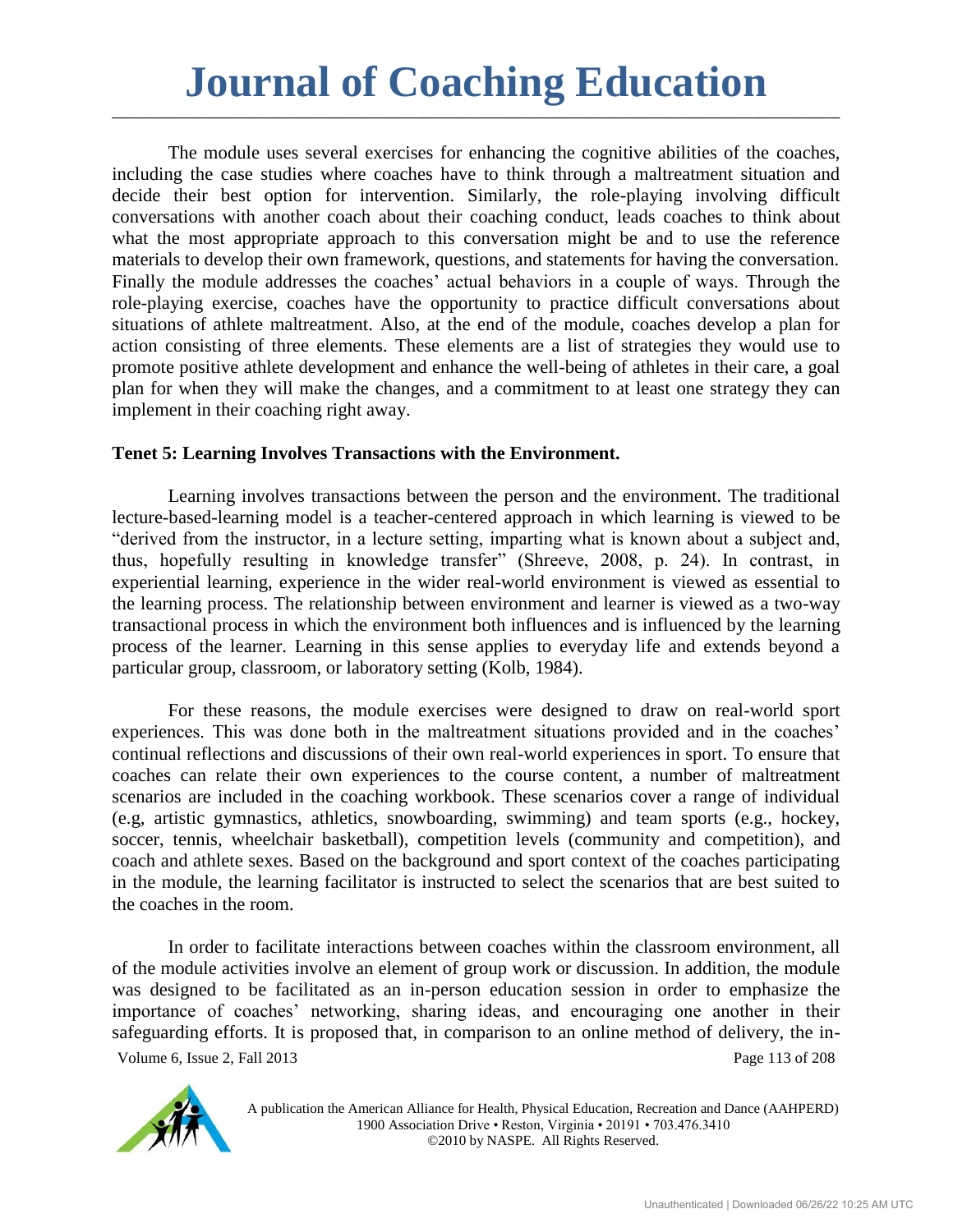**\_\_\_\_\_\_\_\_\_\_\_\_\_\_\_\_\_\_\_\_\_\_\_\_\_\_\_\_\_\_\_\_\_\_\_\_\_\_\_\_\_\_\_\_\_\_\_\_\_\_\_\_\_\_\_\_\_\_\_\_\_\_\_\_\_\_\_\_\_\_\_\_\_\_\_\_\_\_\_\_\_\_\_\_\_\_\_\_\_\_\_\_\_\_\_\_\_\_\_\_\_\_\_\_\_\_\_\_\_\_\_\_\_\_\_\_\_** person education allows for greater personal interactions to occur between coaches during group work or break sessions.

Related to tenet 1 (learning is a process), it is expected that learning will continue as a coach interacts in the real-world coaching environment. As a result, take-home exercises intended to promote ongoing critical self-reflection and continual learning of the intended outcomes were created for the coaches. Admittedly, in designing the coach education module, we were limited to creating a one-time 4-hour (max) session. In order to further enhance the transactions between the learning process and the environment, this module could be improved by adding a practical real-world coaching component or additional follow-up sessions in which coaches can re-reflect on their coaching experiences and apply specific results of their learning to their own coaching and vice versa. While it may be difficult to plan for a situation in which a coach may face a maltreatment scenario, it is reasonable to expect that a coach can continually reinterpret his/her own coaching behaviors and identify ways for supporting positive athlete development.

#### **Tenet 6: Knowledge Is Created Through Learning.**

Learning is the process of creating knowledge. Kolb's (1984) final tenet speaks to the underlying epistemological assumptions of experiential learning in relation to the nature of knowledge itself: "To understand learning, we must understand the nature of knowledge, and vice versa" (p. 38), including an understanding of the origins, nature, methods, and limits of knowledge itself. Kolb (1984) suggests that knowledge is created as people interact with the world around them and accumulate both objective and subjective experiences. Accordingly, knowledge that is created through the learning process is subjective to each individual's refined interpretations of experience and is therefore limited in its generalizability across learners. More specifically, the theory of experiential learning suggests a typology of knowledge systems that ultimately asserts that the nature of knowledge and truth itself is not an absolute (Kolb, 1984). This typology depends on the way an individual resolves the conflict between the opposed learning modes of concrete experience and abstract conceptualization and of reflective observation and active experimentation (Kolb, 1984). This may be interpreted to suggest that knowledge acquired from the coach education module on what is maltreatment and best options for intervention may vary between individuals. Previous research has reported that although two different athletes may experience the same harmful coaching practices, one athlete may experience long-term negative effects on psychosocial health and the second athlete may not be adversely affected by the experience (Stirling & Kerr, 2013). This point is further highlighted in Smoll and Smith's (2002) mediational model of coaching, in which the authors describe the effects of a coach's behavior and athletes' evaluations of a coach's behavior as varying depending on the how the behavior is perceived by the individual athlete. Similarly, how each coach makes sense of the materials and lessons provided in the coach education module will inevitably vary between coaches.

Volume 6, Issue 2, Fall 2013 Page 114 of 208

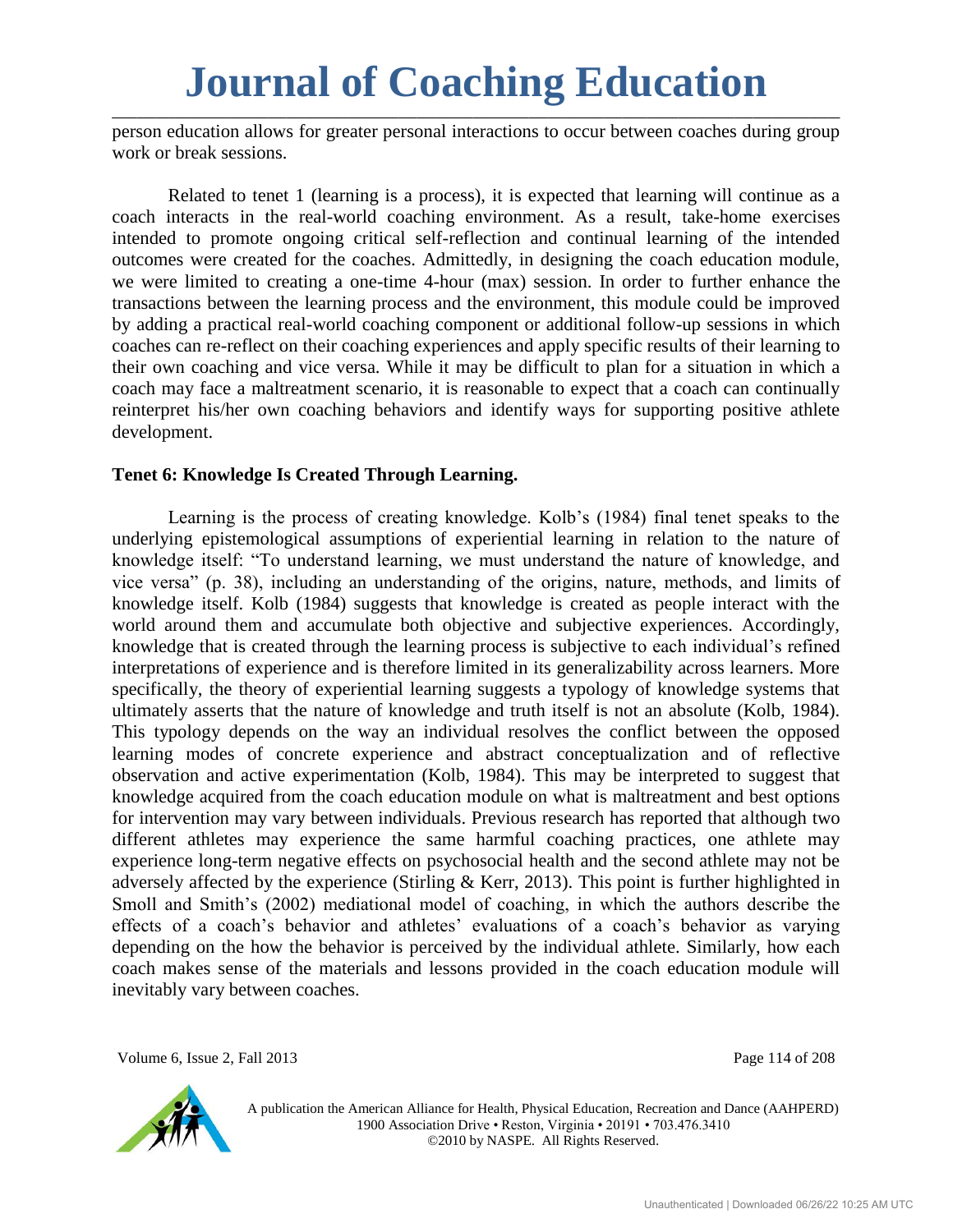**\_\_\_\_\_\_\_\_\_\_\_\_\_\_\_\_\_\_\_\_\_\_\_\_\_\_\_\_\_\_\_\_\_\_\_\_\_\_\_\_\_\_\_\_\_\_\_\_\_\_\_\_\_\_\_\_\_\_\_\_\_\_\_\_\_\_\_\_\_\_\_\_\_\_\_\_\_\_\_\_\_\_\_\_\_\_\_\_\_\_\_\_\_\_\_\_\_\_\_\_\_\_\_\_\_\_\_\_\_\_\_\_\_\_\_\_\_**

This underlying epistemological assumption was applied to the content and delivery of the coach education module. In attending to the subjectivity and typology of knowledge systems within each individual, the module reference material and presentation slides emphasize that, when discussing the topic of athlete maltreatment, what is considered appropriate and inappropriate coaching conduct changes over time and depends on how the behavior is interpreted by the person who experiences it.

It is also recognized that coaches' learning will be individualized. Depending on the previous experiences a coach brings to the module and the coach's preferred learning style/mode(s), coaches' personal strategies for enhancing athlete welfare and the emphasis of each of the learning dimensions of feeling, perceiving, thinking, and behaving may differ. Accordingly, the final exercise, which builds on and applies all the previous learning activities included in the module, is personalized to each coach. At the end of the module the coaches are challenged to develop a personal action plan for enhancing athlete welfare in sport. This exercise has no right or wrong answers, and coaches have the freedom to emphasize the learning outcomes of the module and/or learning dimensions to which they most closely relate.

#### **Recommendations for Module Evaluation**

Given the importance of having empirically based coach education programs, existing programs should also be evaluated and continually improved based on new and emerging coaching research. Evaluating education modules is important in order to assess the extent to which the module is achieving its intended outcomes and to provide a feedback mechanism by which content and process can be refined (Newby, 1992). This assertion is supported by Gilbert and Trudel (1999), who said that "evaluation of coach education programs has become one of the most pressing issues in sport science research" (p. 235).

Although limited, some literature is available on the programmatic assessment of experiential learning. The intention of programmatic assessment is generally two-fold: (1) to assess the success of the program within overall student achievement and (2) to assess the learning that has occurred through the course of participation in the experiential activity (Qualters, 2010). Assessment of student achievement in experiential learning activities generally focuses on the demographics and accomplishments of past/present students who complete the program. Methods of data collection entail collecting quantitative data as indicators of program success. The data are generally external and superficial in nature. For example, the number of student participants, grade point averages, postgraduation work, and job placement statistics may be used (Maki, 2002; Qualters, 2010). In assessing the achievement success of coaches who complete the coach education module, one could examine the number of coach participants, overall certifications/credentials of coach participants, coaches' achievements and accomplishments, and the coaches' coaching practices and/or well-being of the athletes of the coach participants following module participation. In general, these data are used to promote the potential benefits of the experiential learning activity, but they do not critically evaluate the

Volume 6, Issue 2, Fall 2013 Page 115 of 208

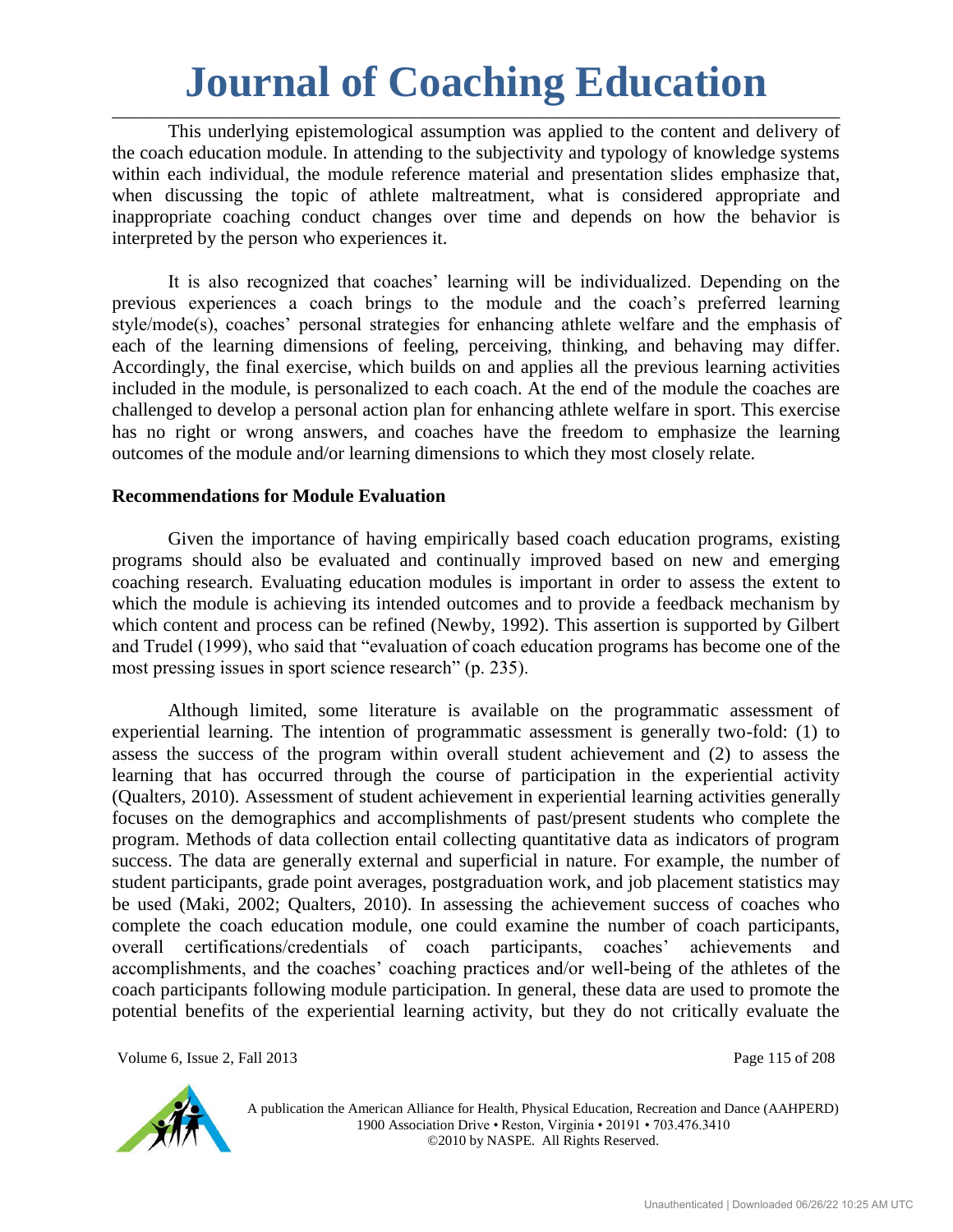program in a way that would provide information on the leaning that occurs within the program and/or on areas for improvement.

The intention of evaluating learning within experiential activities (the second component of programmatic assessment) is to gather information on the quality of the learning experience. Evaluation of learning, however, is complex and is complicated by the fact that we must understand learning as a process. As such, the influence of experiential activities on student learning may extend beyond the end of a student's participation in the experiential activity and will continue to influence future learning and development in light of continued and future experiences (Qualters, 2010). When reviewing different measures of evaluating student learning, it is suggested that assessment should use multiple perspectives and a variety of methods (Maki, 2002).

Looking at the assessment process, Qualters (2010) applied Astin's (1993) classic assessment model to the evaluation of experiential learning. This model includes three processes: input, environment, and output (I-E-O). The proposed strengths of this evaluation process are that it is ongoing, aims at improving and understanding learning, considers the holistic nature of experiential learning, includes multiples perspectives of evaluation, and has explicit expectations for documentation, such as a final evaluation report and/or publication (Qualters, 2010).

The input process involves assessing students before an intervention in order to find students' current perceptions, knowledge, skills, and attitudes related to the intended learning objectives of the experiential activity. Also included at this stage is assessment of student concerns and what they are hoping to gain from the experience. For the present coach education module, this could include assessment of each of the learning outcomes before coach participation. The coach feedback on what they may be looking for in the education module would also be beneficial.

The environment process involves assessing students during the experience. This includes structured reflective journals, collective group reflection, and periodic structured observations from faculty on the growth of student learning in the community/experiential setting. For the coach participants in the present module, this could include assessment of the coaches' verbal self-reflections and reflection charts completed in the module, or learning facilitators' observations of learning within group experiential activities and debrief conversations.

Volume 6, Issue 2, Fall 2013 Page 116 of 208 Finally, the output process includes assessing the success of the student in achieving desired learning objectives following the experience, including holistic assessment of all learning modes and affective, perceptive, cognitive, and behavioral qualities. This process often involves repeating the input assessment to identify changes over the course of the learning experience. Students may also be asked to identify new insights or to make recommendations for enhancing their learning within the experiential activity. In assessing the output process of the coach education module, evaluation of each of the learning outcomes following the coaches'

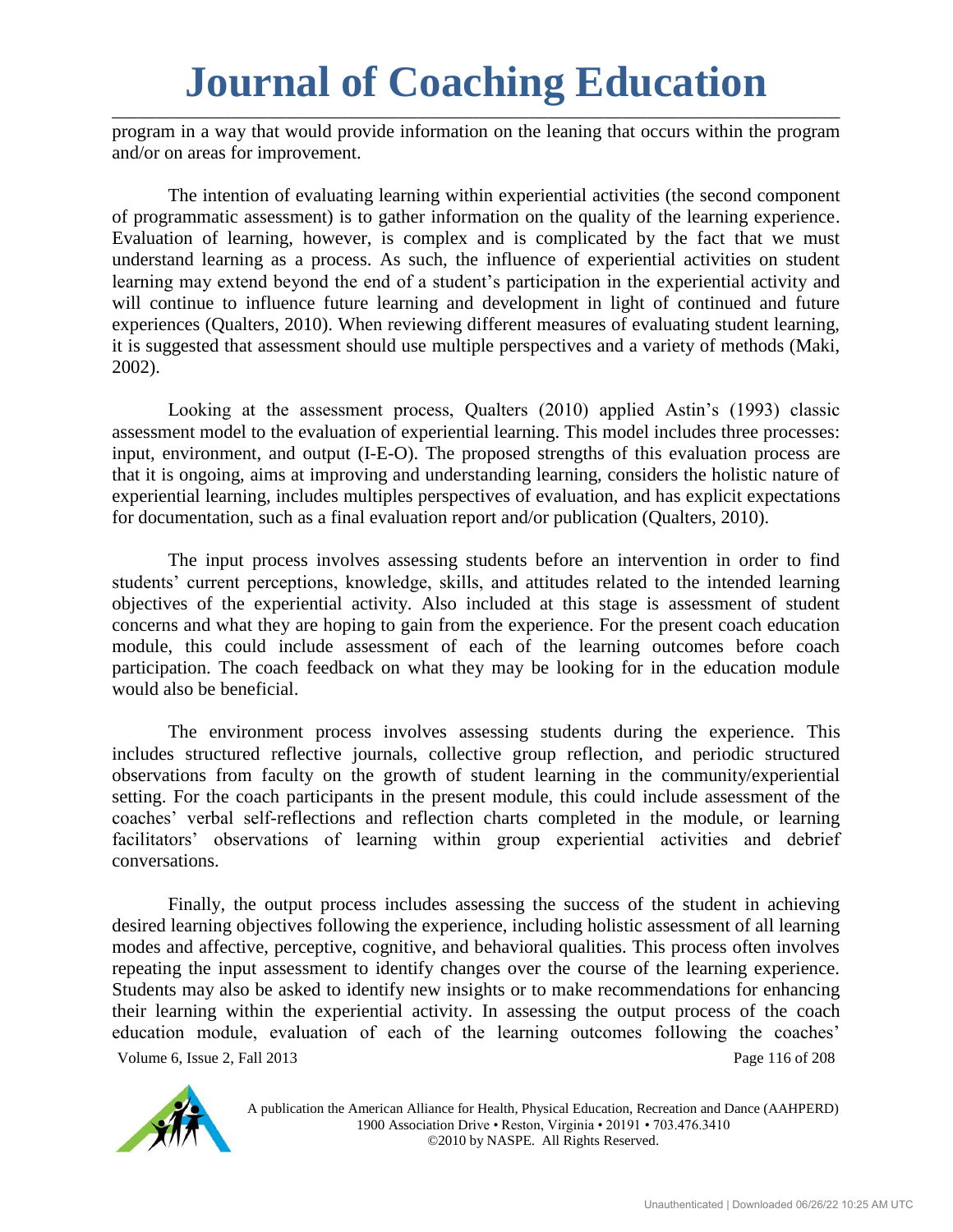**\_\_\_\_\_\_\_\_\_\_\_\_\_\_\_\_\_\_\_\_\_\_\_\_\_\_\_\_\_\_\_\_\_\_\_\_\_\_\_\_\_\_\_\_\_\_\_\_\_\_\_\_\_\_\_\_\_\_\_\_\_\_\_\_\_\_\_\_\_\_\_\_\_\_\_\_\_\_\_\_\_\_\_\_\_\_\_\_\_\_\_\_\_\_\_\_\_\_\_\_\_\_\_\_\_\_\_\_\_\_\_\_\_\_\_\_\_**

participation in the module would be recommended, allowing for multiple measurement periods to balance the need to account for ongoing learning with potential retention issues over time. Practical observation of coach participants applying the learning outcomes of the education module within their regular coaching environment may be useful. Information on coaches' perceived learning and recommendations for enhancing the learning experience would also be useful for future module improvement.

#### **Conclusion**

In this paper, coach education grounded empirically in content and conceptualization is proposed as key to enhancing coaching effectiveness. This position is consistent with previous literature outlining the importance of competency-based coach education (Banack, et al., 2012; Demers, et al., 2006) and the application of adult learning theory to coach education development (Demers, et al., 2006; Jones & Turner, 2006). "Empower+: Creating Positive and Healthy Sport Experiences" was recently developed as a part of Canada's NCCP (Stirling & Wheeler, 2012). It is a professional development coach education module aimed at educating coaches on issues of maltreatment and positive athlete development in sport. In developing this module, the six tenets of Kolb's experiential learning theory were applied:

- Learning is treated as a continual process by incorporating coaches' reflections on previous experiences in sport and encouraging ongoing reflection in the future.
- Through the use of interactive activities coaches gain hands-on experience determining the best options for intervention and practicing some of the skills required to intervene in potential cases of maltreatment.
- Through group and individual activities, presentations, and follow-up exercises, coaches have the opportunity to experience, reflect, theorize, and apply the course content, thus using all four modes of Kolb's learning cycle (concrete experience, reflective observation, abstract conceptualization, and active experimentation).
- Attending to the holistic nature of the learning process, the coaches' feelings, perceptions, thoughts, and actual behaviors are strategically focused on throughout the coach education module.
- Transactions with the real-world coaching environment are approached through the use of take-home critical-reflection exercises.
- Opportunities are provided for coaches to develop individualized action plans recognizing the individualized nature of learning and knowledge production.

Equally important to the empirical grounding of coach education is the need for evaluation. Using Qualters (2010) model for evaluating learning within experiential activities, it is recommended that future evaluation efforts assess coach learning at the input, environment, and output stages. Consistent with the first tenet of Kolb's (1984) experiential learning theory learning is a process—it is expected that coaches' learning is not limited to the 4-hour module session. Instead it is expected that coaches will continue to engage with the material and issues

Volume 6, Issue 2, Fall 2013 Page 117 of 208

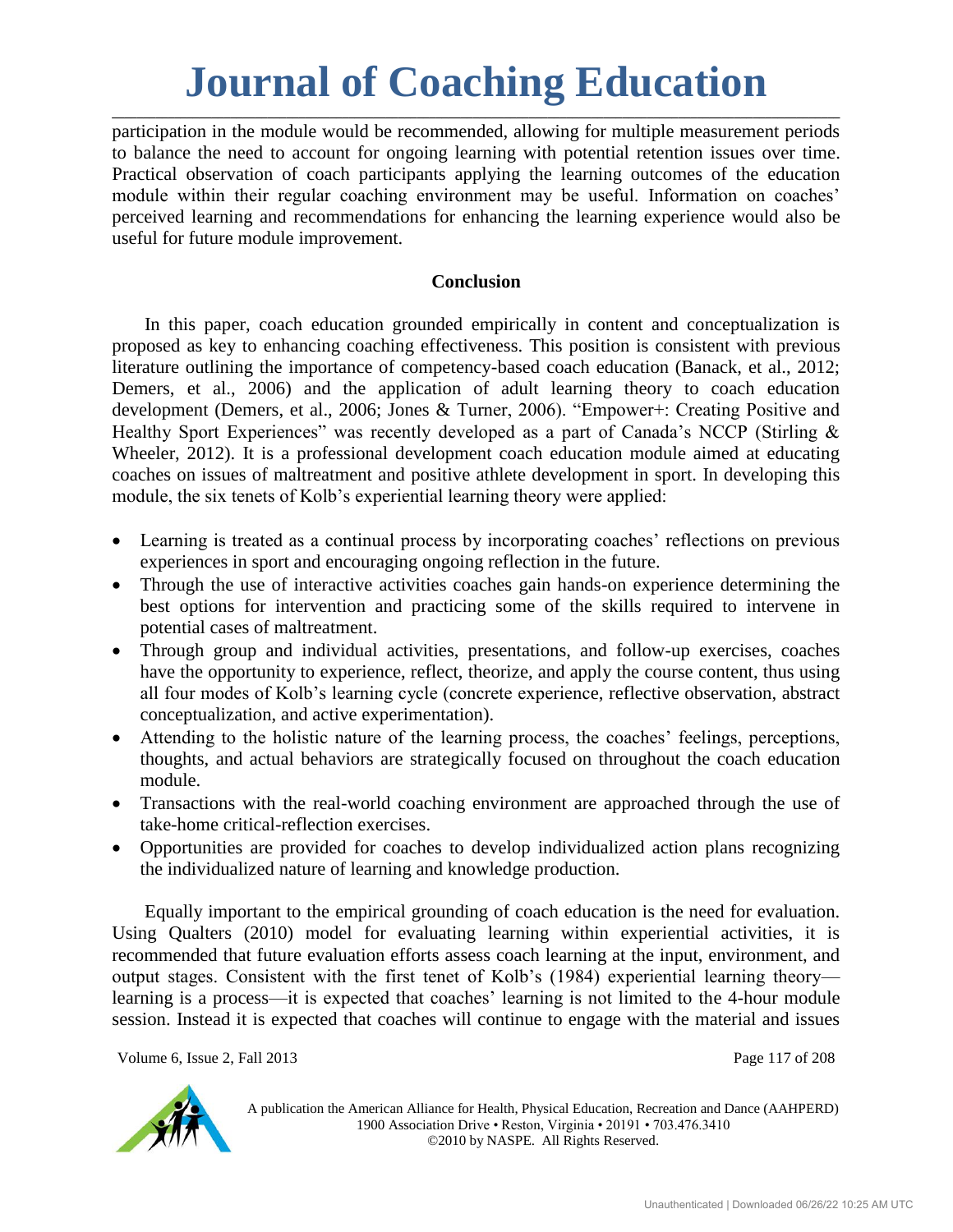**\_\_\_\_\_\_\_\_\_\_\_\_\_\_\_\_\_\_\_\_\_\_\_\_\_\_\_\_\_\_\_\_\_\_\_\_\_\_\_\_\_\_\_\_\_\_\_\_\_\_\_\_\_\_\_\_\_\_\_\_\_\_\_\_\_\_\_\_\_\_\_\_\_\_\_\_\_\_\_\_\_\_\_\_\_\_\_\_\_\_\_\_\_\_\_\_\_\_\_\_\_\_\_\_\_\_\_\_\_\_\_\_\_\_\_\_\_**

covered in the educational module through future coaching experiences. Accordingly, when evaluating the effectiveness of the "Empower+" coach education module, a long-term and ongoing evaluation scheme may be most appropriate.

#### **References**

- Abraham, A., Collins, D., & Martindale, R. (2006). The coaching schematic: Validation through expert coach consensus. *Journal of Sports Sciences, 24*(6), 549–564.
- Armour, K. M. (2010). The learning coach…the learning approach: Professional development for sports coach professionals. In J. Lyle & C. Cushion (Eds.), *Sports coaching: Professionalisation and practice* (pp. 153–164). Toronto, ON: Churchill Livingstone Elsevier.
- Astin, A. (1993). *Assessment for excellence.* Phoenix, AZ: Oryx, American Council on Education Series on Higher Education.
- Banack, H. R., Bloom, G. A., & Falcao, W. R. (2012). Promoting long term athlete development in cross country skiing through competency-based coach education: A qualitative study. *International Journal of Sports Science & Coaching, 7,* 301–316.
- Bell, M. (1997). The development of expertise. *The Journal of Physical Education, Recreation & Dance, 68*, 34–38.
- Bethell, S. & Morgan, K. (2011) Problem-based and experiential learning: Engaging students in an undergraduate physical education module. *Journal of Hospitality, Leisure, Sport & Tourism Education, 10,* 128–134.
- Côté, J. (2006). The development of coaching knowledge. *International Journal of Sports Science and Coaching, 1,* 217–222.
- Cushion, C. J., Armour, K. M., & Jones, R. L. (2003). Coach education and continuing professional development: Experience and Learning to coach. *Quest, 55,* 215–230.
- Cushion, C. J., Nelson, L., Armour, K., Lyle, J., Jones, R. L., Sandford, R., & O'Callaghan, C. (2010). *Coach learning & development: A review of literature*. Leeds: UK Sport.
- Demers, G., Woodburn, A. J., & Savard, C. (2006). The development of an undergraduate competency-based coach education program. *The Sport Psychologist, 20,* 162–173.

Dewey, J. (1938). *Experience and education.* New York: Macmillan.

Volume 6, Issue 2, Fall 2013 Page 118 of 208

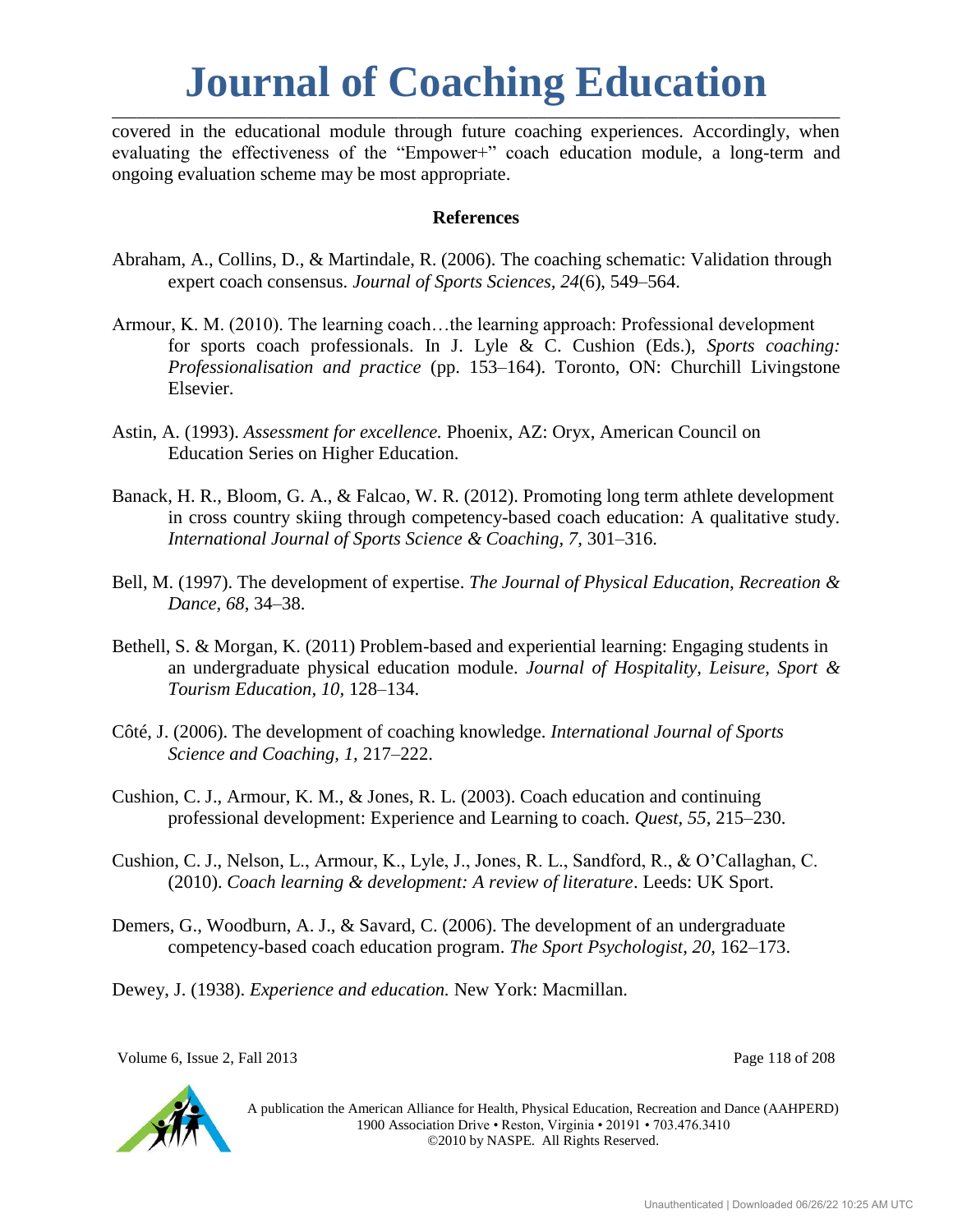**\_\_\_\_\_\_\_\_\_\_\_\_\_\_\_\_\_\_\_\_\_\_\_\_\_\_\_\_\_\_\_\_\_\_\_\_\_\_\_\_\_\_\_\_\_\_\_\_\_\_\_\_\_\_\_\_\_\_\_\_\_\_\_\_\_\_\_\_\_\_\_\_\_\_\_\_\_\_\_\_\_\_\_\_\_\_\_\_\_\_\_\_\_\_\_\_\_\_\_\_\_\_\_\_\_\_\_\_\_\_\_\_\_\_\_\_\_**

- Evans, N. J., Forney, D. S., Guido, F. M., Patton, L. D., & Renn, K. A. (2010). *Student development in college: Theory, research, and practice* (2nd ed.). San Francisco: Jossey-Bass.
- Gilbert, W., Dubina, N., & Emmett, M. (2012). Exploring potential of assessment efficacy in sports coaching. *International Journal of Sports Science & Coaching, 7*(2), 211–214.
- Gilbert, W. D. & Trudel, P. (1999). An evaluation strategy for coach education programs. *Journal of Sport Behavior, 22,* 234–250.
- Gilbert, W. D. & Trudel, P. (2001). Learning to coach through experience: Reflection in model youth sport coaches. *Journal of Teaching in Physical Education, 21,* 16–34.
- Gould, D., Giannini , J., Krane, V., & Hodge, K. (1990). Educational needs of elite U.S. national team, Pan American and Olympic coaches. *Journal of Teaching in Physical Education, 9*(4), 332–344.
- Holman, D., Pavlica, K., & Thorpe, R. (1997). Rethinking Kolb's theory of experiential learning: The contribution of social constructionism and activity theory. *Management Learning, 28,* 135–148.
- Jiménez, S., Lorenzo, A., & Ibáñez, S. (2009). Development of expertise in Spanish elite basketball coaches. *International Journal of Sport Science, 17*(5), 19–32.
- Jones, R. L. & Turner, P. (2006). Teaching coaches to coach holistically: Can problem-based learning (PBL) help? *Physical Education and Sport Pedagogy, 11,* 181–202.
- Kayes, D. C. (2002). Experiential learning and its critics: Preserving the role of experience in management learning and education. *Academy of Management Learning and Education, 1,* 137–149.
- Knowles, M. S., Swanson, R. A., & Holton, E. F. III (2005). *The adult learner: The definitive classic in adult education and human resource development* (6th ed.). San Diego, CA: Elsevier Science and Technology.
- Kolb, D. A. (1981). Learning styles and disciplinary differences. In A. W. Chickering (Ed.), *The modern American college: Responding to the new realities of diverse students and a changing society* (pp. 232–255). San Francisco: Jossey-Bass.
- Kolb, D. A. (1984). *Experiential learning: Experience as the source of learning and development.* Englewood Cliffs, NJ: Prentice Hall*.*

Volume 6, Issue 2, Fall 2013 Page 119 of 208



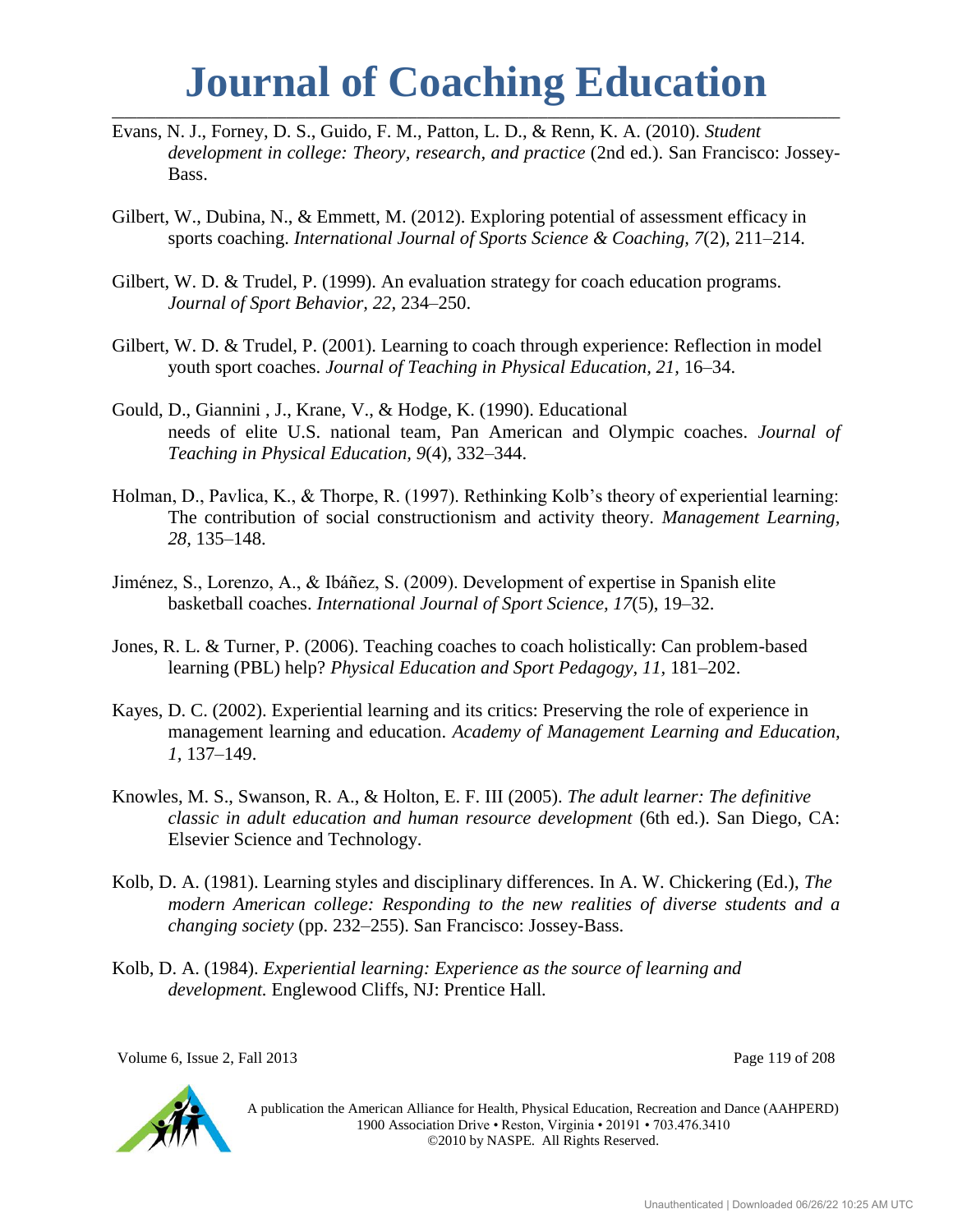**\_\_\_\_\_\_\_\_\_\_\_\_\_\_\_\_\_\_\_\_\_\_\_\_\_\_\_\_\_\_\_\_\_\_\_\_\_\_\_\_\_\_\_\_\_\_\_\_\_\_\_\_\_\_\_\_\_\_\_\_\_\_\_\_\_\_\_\_\_\_\_\_\_\_\_\_\_\_\_\_\_\_\_\_\_\_\_\_\_\_\_\_\_\_\_\_\_\_\_\_\_\_\_\_\_\_\_\_\_\_\_\_\_\_\_\_\_**

- Kolb, D. A., Boyatzis, R. E., & Mainemelis, C. (2001). Experiential learning theory: Previous research and new directions. In R. J. Sternberg and L. F. Zhang (Eds.), *Perspectives on cognitive, learning, and thinking styles* (pp. 227–247)*.* Mahwah, NJ: Lawrence Erlbaum.
- Lemyre, F., Trudel, P., & Durand-Bush, N. (2007). How youth-sport coaches learn to coach. *The Sport Psychologist, 21*, 191–209.
- Lewin, K. (1951). *Field theory in the social sciences.* New York: Harper Collins.
- Maki, P. (2002). *Using multiple assessment methods to explore student learning and development inside and outside of the classroom*. American Association for Higher Education. NASPA online. Retrieved March 30 2012 from virtual2.mjc.edu.
- Moore, D. T. (2010). Forms and issues in experiential education. In D. M. Qualters (Ed.), *Experiential education: Making the most of learning outside the classroom* (pp. 3-14). San Francisco: Jossey-Bass.
- Nelson, L. J., & Cushion, C. J. (2006). Reflection in coach education: The case of the National Governing Body Coaching Certificate. *Sport Psychologist, 20,* 174–183.
- Newby, T. (1992). *Training evaluation handbook*. Toronto, ON: Pfeiffer & Co.
- Piaget, J. (1971). *Psychology and epistemology.* Harmondsworth, UK: Penguin.
- Qualters, D. M. (2010). Bringing the outside in: Assessing experiential education. In D. M. Qualters (Ed.), *Experiential education: Making the most of learning outside the classroom* (pp. 55-62). San Francisco, CA: Jossey-Bass.
- Shreeve, M. W. (2008). Beyond the didactic classroom: Educational models to encourage active student involvement in learning. *The Journal of Chiropractic Education, 22,* 23–28.
- Smoll, F. L., & Smith, R. E. (2002). Coaching behavior research and intervention in youth sports. In F. L. Smoll, & R. E. Smith (Eds.), *Children and youth in sport: A biopsychosocial perspective* (pp. 211–233). Dubuque, IA: Kendall-Hunt.
- Stirling, A. E., & Kerr, G. (2013). The perceived effects of elite athletes' experiences of emotional abuse in the coach-athlete relationship. *International Journal of Sport and Exercise Psychology, 11,* 87–100.
- Stirling, A. E., & Wheeler, G. (2012). *Empower +: Creating positive and healthy sport experiences. Coach workbook, reference material, & learning facilitator guide*. Ottawa, ON: Coaching Association of Canada.

Volume 6, Issue 2, Fall 2013 Page 120 of 208